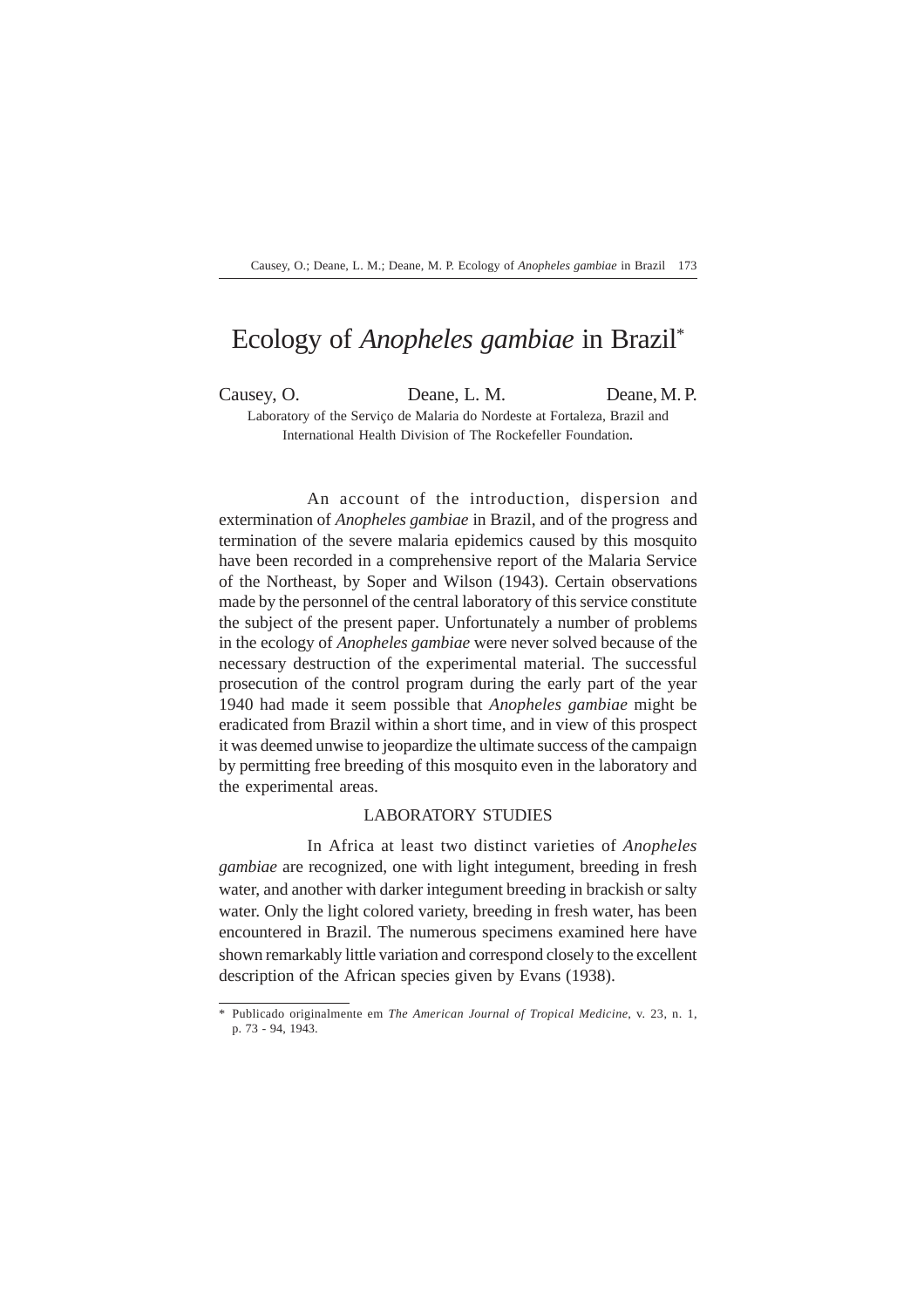## Laboratory colony of *Anopheles gambiae*

Several colonies of *Anopheles gambiae* were established in the laboratory to provide material for the study of problems in the biology of these mosquitoes, and for the testing of larvicides and insecticides. Questions raised by the field staff were frequently either answered directly by laboratory experiments, or given preliminary investigation which served to orient or elaborate the field experiments. Certain observations of these colonies may be of general interest.

The technique for breeding *Anopheles gambiae* in captivity in the tropics is simple if sufficient wild females can be obtained to supply an abundance of eggs. Gravid females captured from infested houses were kept in small screened cages 28 x 28 x 38 cm, in a screened room. Petri plates containing wet cellucotton covered with filter paper, were provided in each cage for oviposition. The eggs were usually kept on the filter paper 24 hours before being transferred to water. Upon hatching, the larvae were placed in shallow pans in an open air insectary fully exposed to the sun, and fed crushed bread crumbs, or yeast and corn starch. The pupae were transferred to small dishes of water in the screened cages and kept in the screened room which ranged in temperature from about 22.0° to 30.0°C. The adults were fed water and honey and offered pigeon or human blood at frequent intervals, usually daily. It was found from experience that egg production was more prolific when mosquitoes were grouped in large numbers in one cage, than when the same population was distributed in several cages. The success or failure of establishing a second generation stock in the laboratory may depend on this simple precaution.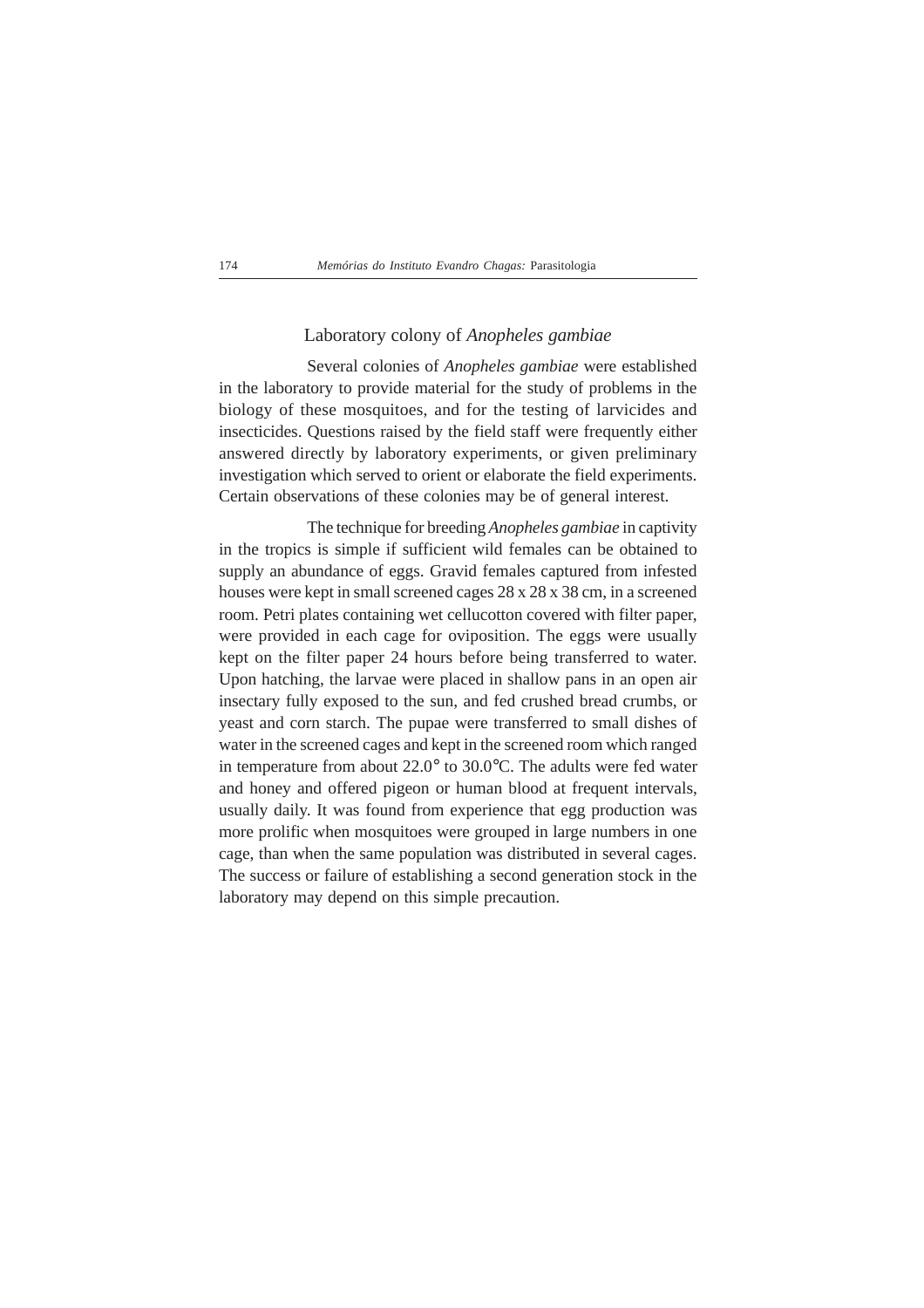## Hours at which females oviposit in the *Anopheles gambiae* colony

Anopheline mosquitoes rarely oviposit during the daylight hours, and the females in the *gambiae* colony were no exception to this rule. There are no data, however, to show at what time during the night oviposition does take place. For information on this point hourly observations and records were made of oviposition in the colony during five nights. The results indicate that *Anopheles gambiae* females in captivity may deposit eggs at any hour during the night, although five of the nine batches were deposited between 8 and 11 p.m. The recorded temperature at the time batches of eggs were found varied between  $27.3^\circ$  and  $25.3^\circ$ C while the range for the nights on which these observations were made was from 28° to 22°C.

## Number of eggs laid by individual *Anopheles gambiae* female

It is generally recognized that wild females are larger and stronger than laboratory bred specimens and that they live longer even in captivity. This greater vitality is also manifested by the greater number of eggs laid at each oviposition. Counts were made of eggs from individual females isolated in separate cages. Thirteen wild females laid an average of 192 eggs per batch while 17 laboratory bred specimens laid an average of 94 eggs. Many of the mosquitoes were dissected to determine the number of retained eggs. That retention is not a factor in the lower yield by the laboratory mosquitoes was shown by the records. Among the laboratory bred females, seven individuals were found to have retained one to ten eggs, while nine specimens showed complete oviposition. Only one of the dissected seven wild females contained eggs. This was a specimen that laid 95 eggs and retained 126 eggs.

## Percentage hatching of *Anopheles gambiae* egg

Observations on the hatching rate were made on a total of 14,587 eggs. These were obtained from wild females and from the various generations of laboratory bred mosquitoes. The eggs were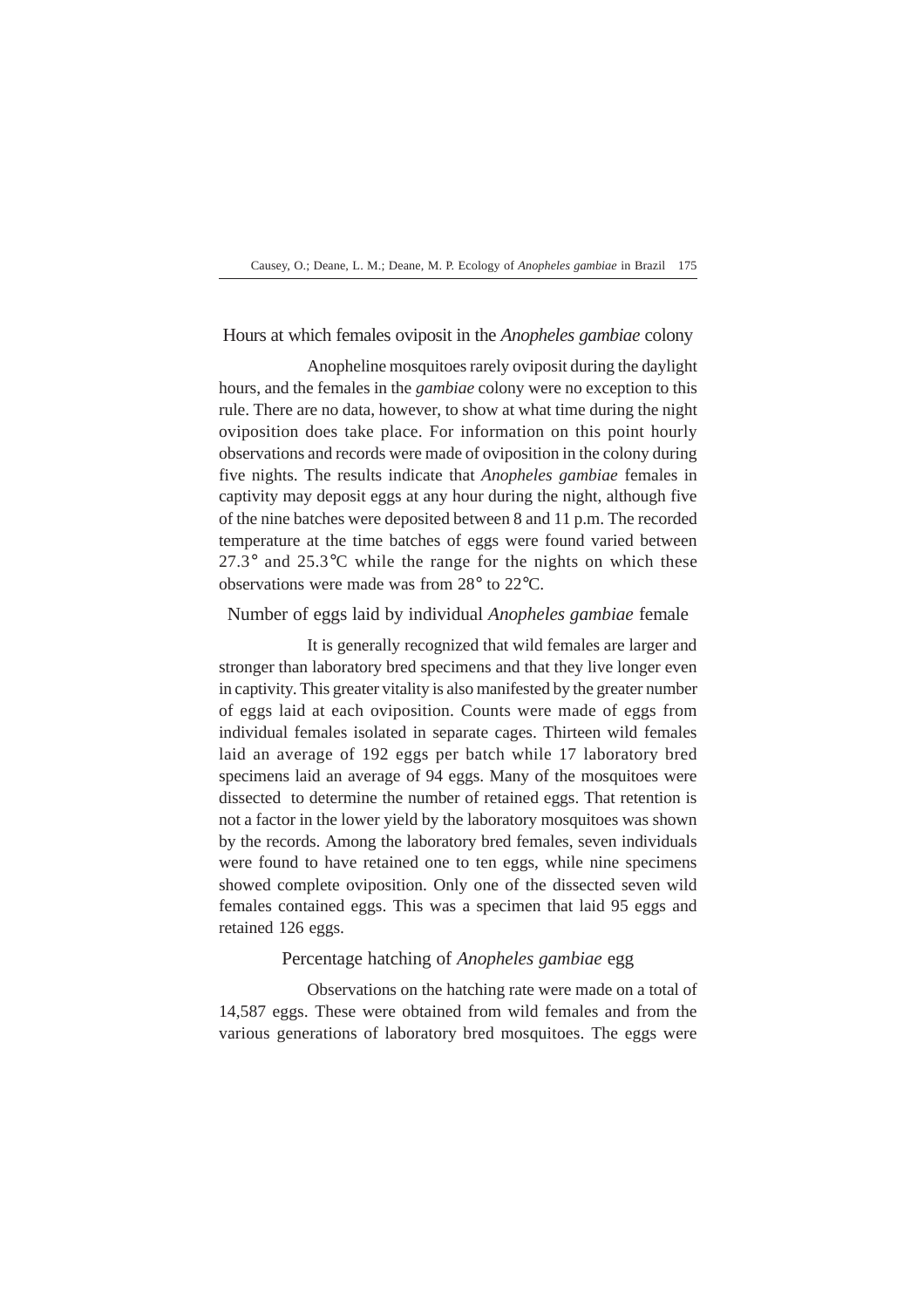counted, and kept on wet filter paper for about 24 hours. This preliminary incubation insured almost immediate hatching on being placed in water, and a minimum loss from adherence to the sides of the vessel. The larvae were counted after 48 hours. The percentage hatched in different batches of eggs from any given generation showed far greater variation than the total difference in percentage between generations. The average hatching rate for all generations was 77.9 per cent.

## Duration of the larval and pupal stages of *Anopheles gambia*

The duration of each stage in development of *Anopheles gambiae* depends upon a number of factors such as the amount of sunshine, the temperature, the quantity and quality of food, and the amplitude of living space. Therefore when it was desired to know the probable shortest time required for *Anopheles gambiae* to pupate, favorable conditions were arranged for the incubation of the newly hatched larvae. Small bowls 10 cm in diameter, containing water and small amounts of yeast and starch, were prepared 15 to 18 hours in advance of use to provide satisfactory bacterial growth for the feeding larvae. Transfer to new media was made each day. Four larvae were considered ample population for these bowls. They were fully exposed to the sun throughout the day, and were kept in a closed room during the night. Under these circumstances one larva pupated in four days and 22 hours after hatching and the remainder pupated within the next three hours.

That this incubation period is not unusually short is indicated by experiments conducted in the field. In a region where the soil is sandy and rich in organic matter vertical boles were made in the ground 50 cm. in diameter and about 40 cm. in depth. The inflow of underground water caused the sides of the holes to cave in thereby increasing the diameter but decreasing the depth of water irregularly from 0 to 20 cm. This condition of variable depth is particularly favorable for *Anopheles gambiae* larvae which spend much time feeding on the bottom. The holes were immediately covered with screen cages and each seeded with 200 eggs which had been oviposited on the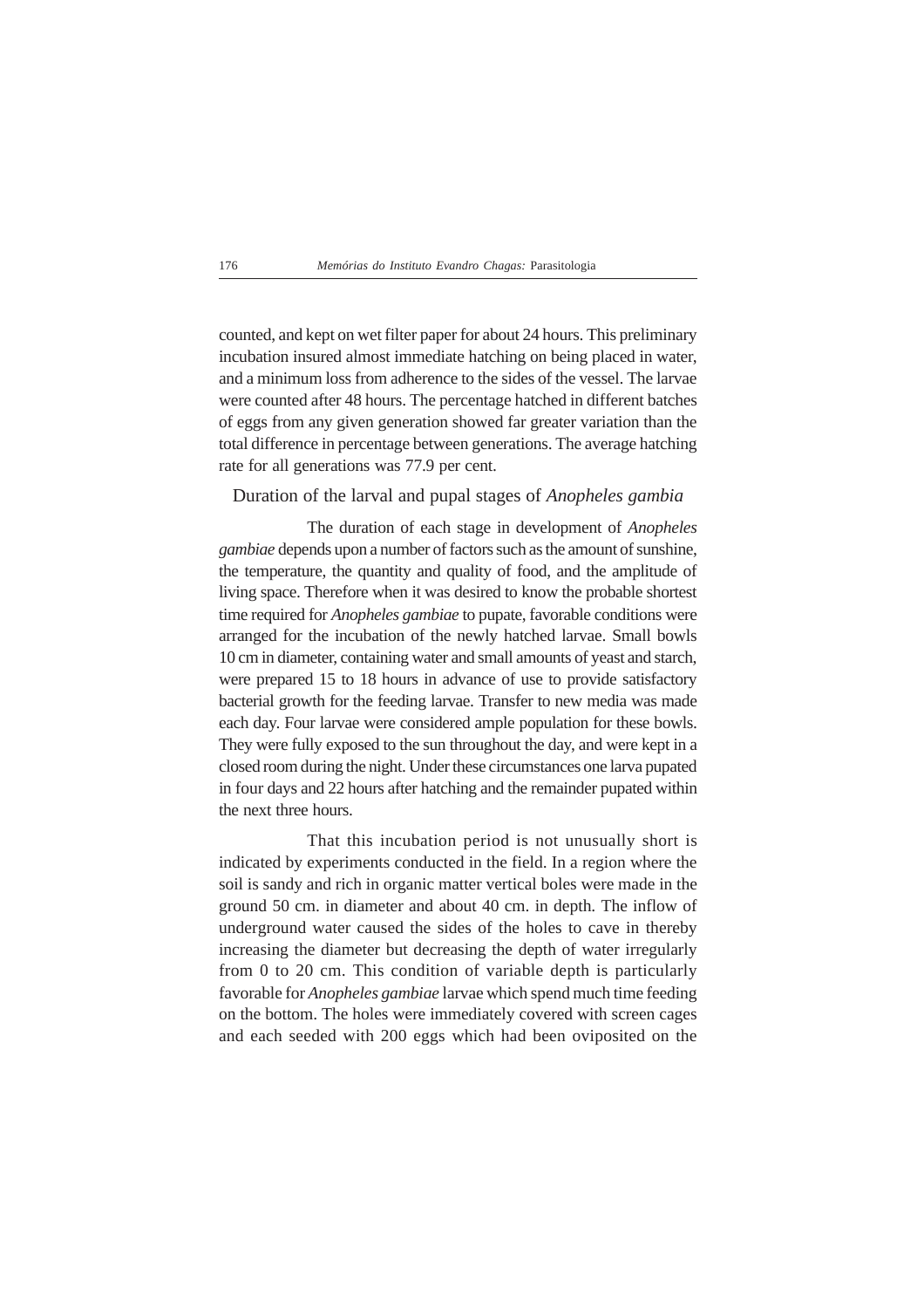previous day. Hatching probably began at once, but routine observations were commenced the following day when first stage larvae were seen. In one case three adult *Anopheles gambiae* were found in the cage on the sixth day. No food material was added to the water before or during the experiment.

Numerous observations indicate that when eggs, larvae or pupae are kept in the shade during development, duration of the respective stage is greatly prolonged, irrespective of food or amplitude of living space.

The effect of crowding on the duration of the larval stage was unwittingly demonstrated in many of the earlier experiments, before favorable conditions were recognized. A prolonged larval period, irregular pupation, and smaller yield of both pupae and adults were manifestations of unfavorable conditions. In a series of experiments involving more than 13,000 eggs, which were incubated in batches of 300 and 500 in small basins 28cm in diameter, the duration of the period between oviposition and pupation varied between seven and 27 days. Two thirds of the pupations occurred between the twelfth and eighteenth days. Further observations on the effect of crowding were made in an experiment using three pans of equal size, 30 cm. in diameter. These were planted with 50, 200 and 500 eggs, and kept in the sun throughout the day, and in one of the laboratory rooms during the night. Crushed bread crumbs were added on alternate days. The first pupae appeared in all pans on the seventh day after immersion of the eggs, but while pupation was complete by the tenth day in the pan with the fewest larvae, pupation continued until the twentieth and twenty- first days in the more crowded pans. The percentages of larvae pupating in the three pans were 82, 46 and 37.6 respectively and the percentages of adults emerging were 70, 41.5 and 29.8 respectively.

Detailed observations on the duration of each larval and pupal stage of *Anopheles gambiae* were made on a group of 125 newly hatched larvae distributed equally among five small enamel pans.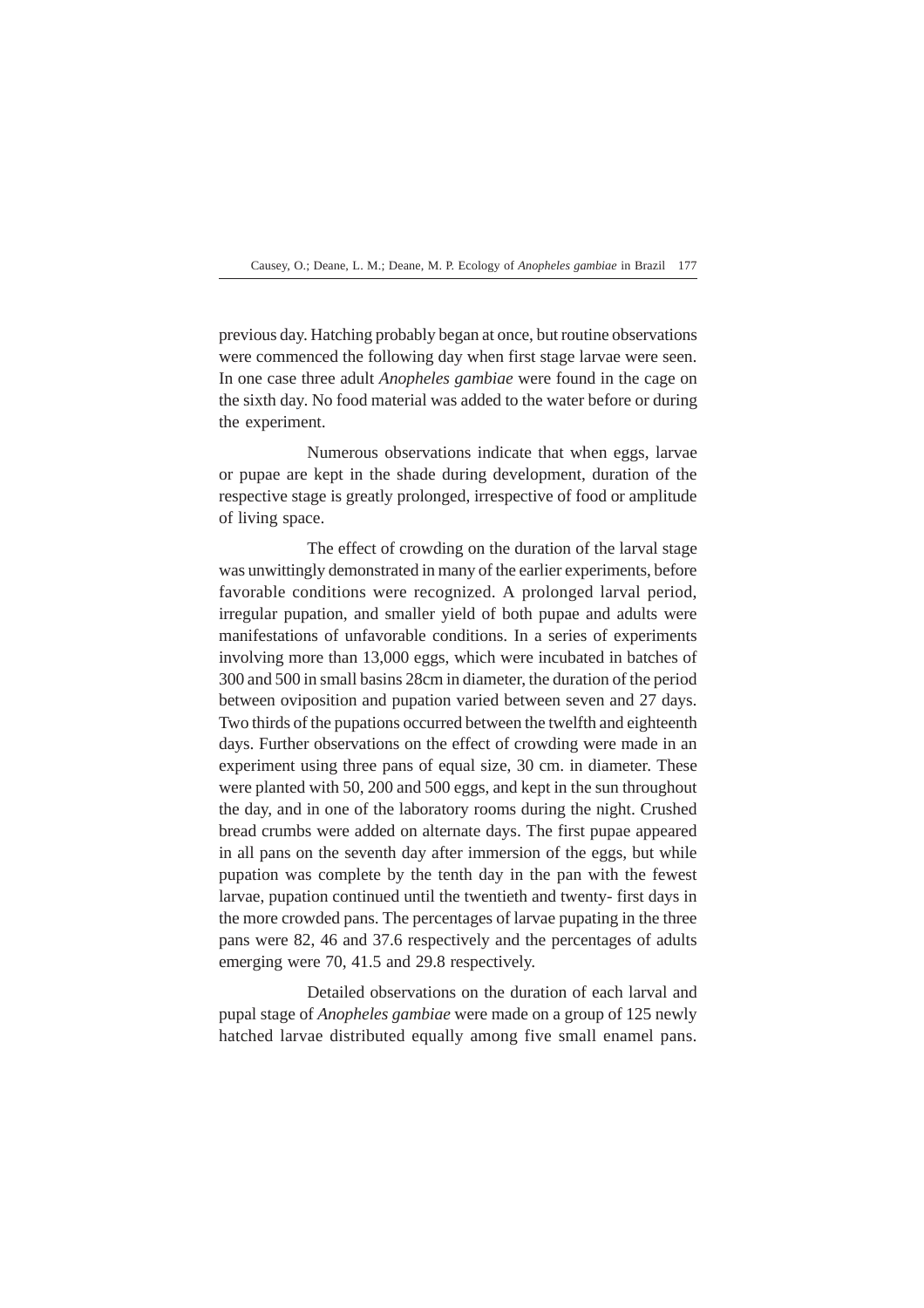Records were made at hourly intervals of all changes, whether molting or deaths, until the last adult emerged at 21 days and 7 hours. When molting occurred the new stage was transferred to a new bowl, or to a screened cage in the case of adults. The bowls were kept in the open air insectary during the day where they were exposed to the sun, and in a closed room at night. Bread crumbs were added daily, but the water was not changed in the bowls during the experiment. This fact and the use of relatively small bowls for the initial population of twenty-five larvae, probably contributed to a slowing up of the early development. In any event the results can be assumed to represent the behavior of larvae and pupae only under the conditions of the experiment. Its significance is found in the continuous picture which the experiment furnishes of the complete sequence of events under one set of conditions. The results are given in table 1 in which are listed only hours when significant changes took place. The first molting into second stage larvae occurred at 45 hours. The first third stage larvae appeared at 94 hours, and the first fourth stage larvae at 141 hours. Pupation began at 197 hours and the first adult emerged 25 hours after pupation. It is interesting that the second adult emerged 19 hours after pupation which is the shortest pupal stage in our records. In all, 69 of the original larvae produced adults, which gives an emergence rate of 55 per cent.

## Longevity of *Anopheles gambiae* mosquitoes

The longevity of adult mosquitoes is of particular interest in determining how long control measures should be maintained after the last larval focus is observed. Many factors may operate to alter the life span in nature, among them weather conditions, natural enemies and availability of food. The records of one laboratory experiment furnish data on the longevity of a group of laboratory bred *Anopheles gambiae* mosquitoes under more or less optimum conditions of food and protection. The pupae emerged in a screened cage 28 x 28 x 38 cm. supplied with water and honey. There were 118 females and 108 males. The first blood meal was offered 4 days after completion of pupation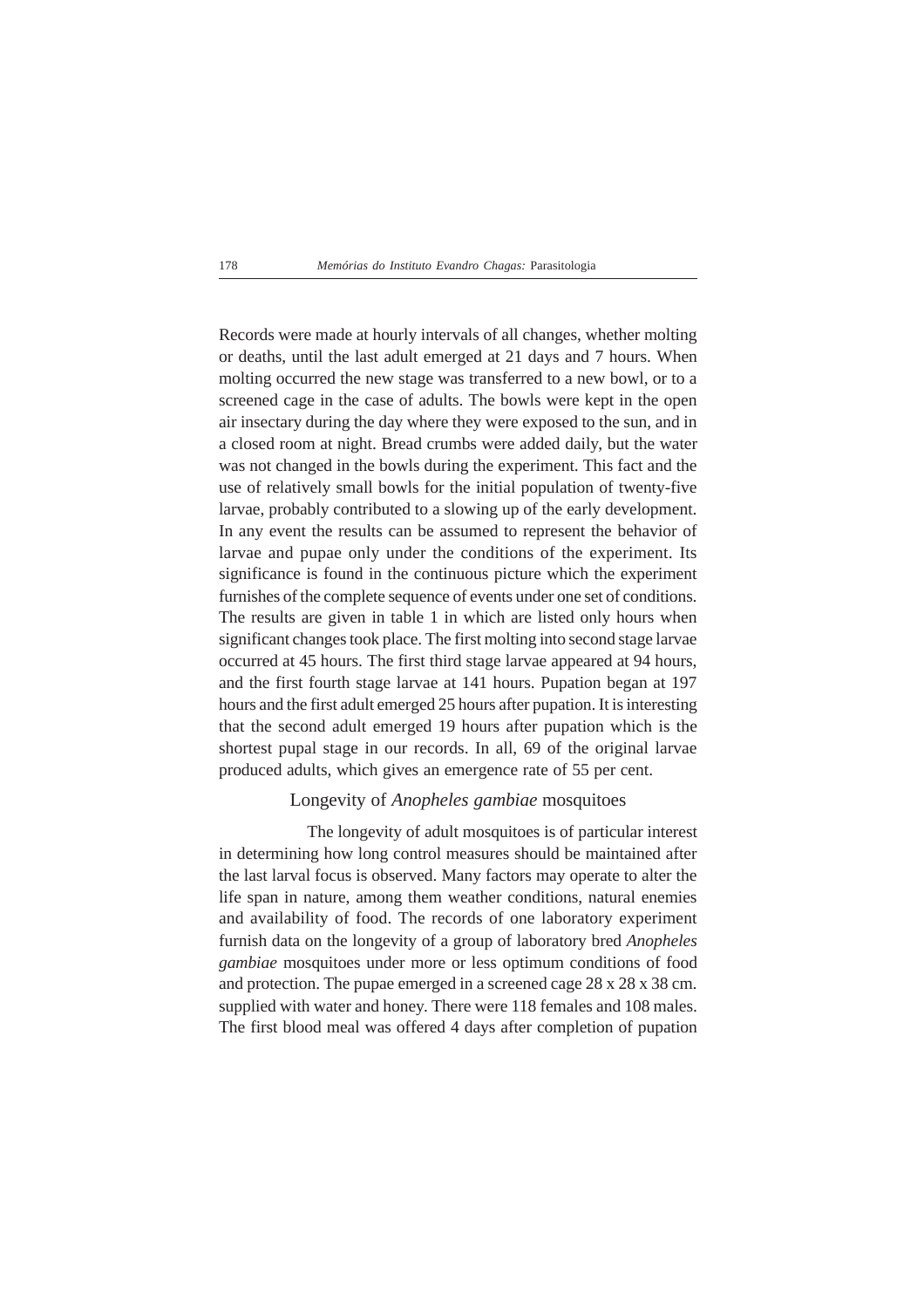and the first eggs were deposited 4 days later. Human blood was offered daily and eggs were produced until the twenty-third day. Population counts were not made before the fifteenth day when 73.7 per cent females and 85.1 per cent males were survivors. Thereafter dead mosquitoes were removed and survivors recorded daily until the thirtyninth day when all specimens were dead. There was a gradual and rather regular decrease of both males and females throughout the period of observation.

Table 1 – Development of *Anopheles gambiae* in the laboratory. Duration of larval and pupal stages

|                         |                |                        |                  |                     |                  |                     | <b>Stages</b>    |                     |                |                |    |                   |                |
|-------------------------|----------------|------------------------|------------------|---------------------|------------------|---------------------|------------------|---------------------|----------------|----------------|----|-------------------|----------------|
| Hours after<br>hatching |                | 1 <sup>st</sup> larval |                  | $2^{\rm nd}$ larval |                  | $3^{\rm rd}$ larval |                  | $4^{\rm th}$ larval |                | P<br>upal      | Ε  | C<br>$\mathbf{t}$ | Adul           |
|                         | Live           | Dead                   | Live             | Dead                | Live             | Dead                | Live             | Dead                | Live           | Dead           |    |                   | $\overline{a}$ |
| 1                       | 125            | $\theta$               |                  |                     |                  |                     |                  |                     |                |                |    |                   |                |
| 6                       | 124            | $\mathbf{1}$           |                  |                     |                  |                     |                  |                     |                |                |    |                   |                |
| 45                      | 106            | 17                     | $\overline{2}$   |                     |                  |                     |                  |                     |                |                |    |                   |                |
| 47                      | 96             | 18                     | 11               |                     |                  |                     |                  |                     |                |                |    |                   |                |
| 77                      | $\overline{2}$ | 22                     | 99               | $\overline{2}$      |                  |                     |                  |                     |                |                |    |                   |                |
| 93                      | $\mathbf{0}$   | 22                     | 100              | 3                   |                  |                     |                  |                     |                |                |    |                   |                |
| 94                      | $\theta$       | 22                     | 71               | 5                   | 27               |                     |                  |                     |                |                |    |                   |                |
| 122                     | $\overline{0}$ | 22                     | $\overline{c}$   | 8                   | 93               |                     |                  |                     |                |                |    |                   |                |
| 141                     | $\overline{0}$ | 22                     | $\overline{0}$   | 8                   | 72               | 3                   | 20               |                     |                |                |    |                   |                |
| 197                     | $\overline{0}$ | 22                     | $\overline{0}$   | 8                   | $\overline{2}$   | 8                   | 84               |                     | 1              |                |    |                   |                |
| 212                     | $\theta$       | 22                     | $\overline{0}$   | 8                   | $\boldsymbol{0}$ | 8                   | 86               |                     | 1              |                |    |                   |                |
| 222                     | $\overline{0}$ | 22                     | $\boldsymbol{0}$ | 8                   | $\boldsymbol{0}$ | 8                   | 60               |                     | 26             |                |    | 1                 | 1              |
| 231                     | $\overline{0}$ | 22                     | $\overline{0}$   | 8                   | $\overline{0}$   | 8                   | 52               |                     | 32             | $\overline{c}$ |    | 1                 | 1              |
| 232                     | $\theta$       | 22                     | $\overline{0}$   | 8                   | $\boldsymbol{0}$ | 8                   | 52               |                     | 29             | $\overline{2}$ | 3  | 1                 | 4              |
| 332                     | $\theta$       | 22                     | $\overline{0}$   | 8                   | $\overline{0}$   | 8                   | 12               | $\overline{c}$      | 1              | 12             | 33 | 27                | 60             |
| 463                     | $\overline{0}$ | 22                     | $\boldsymbol{0}$ | 8                   | $\boldsymbol{0}$ | 8                   | $\overline{0}$   | $\overline{2}$      | 1              | 16             | 35 | 33                | 68             |
| 511                     | $\overline{0}$ | 22                     | $\boldsymbol{0}$ | 8                   | $\boldsymbol{0}$ | 8                   | $\boldsymbol{0}$ | $\overline{c}$      | $\overline{0}$ | 16             |    | 35 34             | 69             |
| Percentage              |                |                        |                  |                     |                  |                     |                  |                     |                |                |    |                   |                |
| Mortality               |                | 17.6                   |                  | 7.8                 |                  | 8.4                 |                  | 2.3                 |                | 18.8           |    |                   |                |
| Per cent adults emerged |                |                        |                  |                     |                  |                     |                  |                     |                |                |    |                   | 55.0           |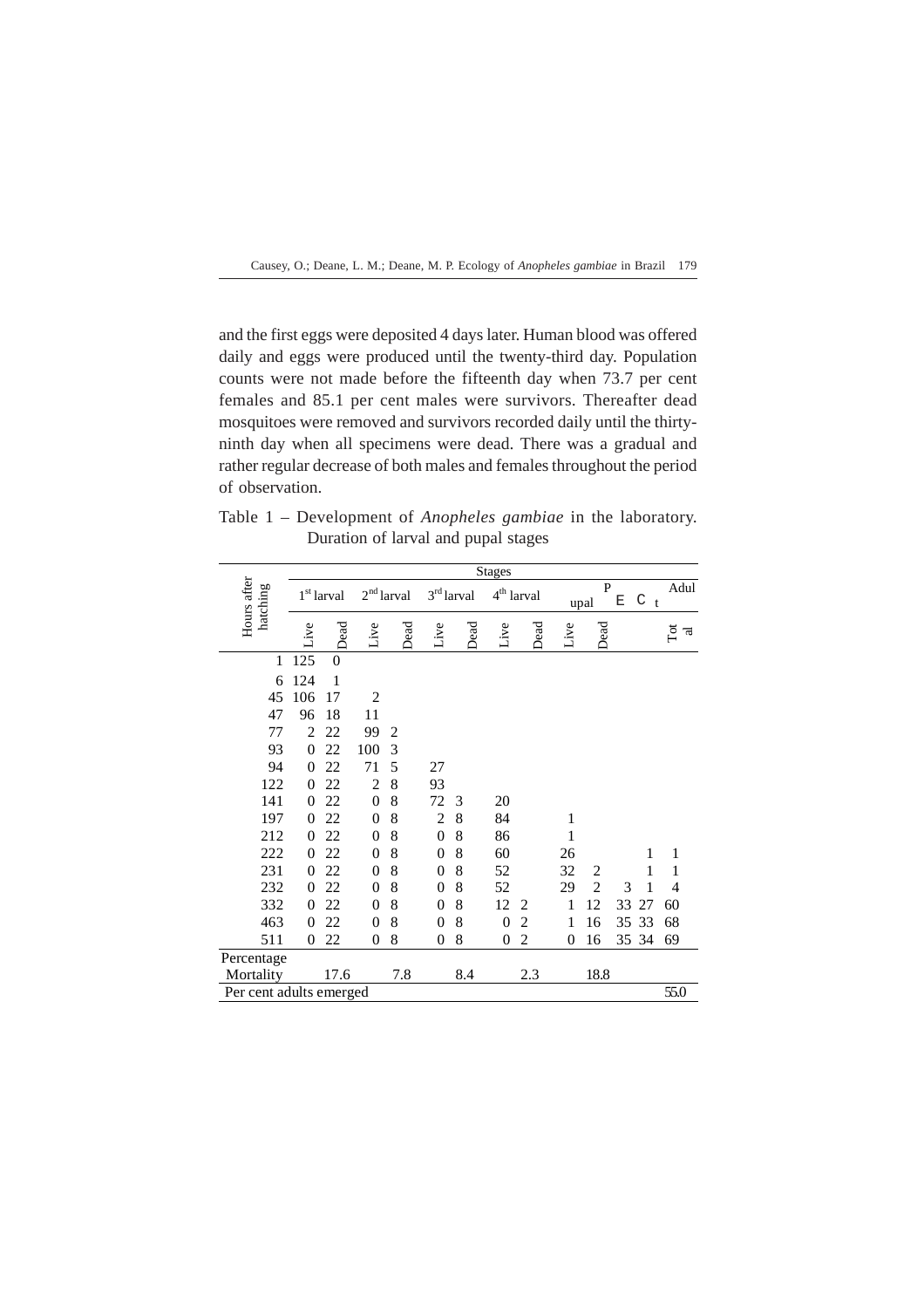## FIELD STUDIES

In order that *Anopheles gambiae* might be studied under natural conditions while the control and eradication program was in progress two small districts, Cumbe and Corrego dos Rodrigues, were designated as control areas, left untreated and placed under the supervision of the laboratory personnel. Cumbe was especially suitable for the study of mosquito feeding and breeding habits because of its natural isolation, the presence of varied types of breeding places throughout the year, abundant *Anopheles gambiae*, and a high incidence of malaria in the human population.

## The presence of man as a factor in attracting *Anopheles gambiae*

The fact that *Anopheles gambiae* is domestic in its habits has been observed by all who have studied this mosquito. One of the greatest manifestations of its domesticity is the number of both male and female specimens found in human dwellings day and night. In view of the close association of *Anopheles gambiae* with man it was of interest to discover whether the attracting factor is the ready supply of human blood in the house or the protection afforded by the house itself. Numerous observations have shown that even at the height of the mosquito population *gambiae* is rarely present in vacant houses. During routine examinations conducted at intervals of four or five days throughout February, March and April in Cumbe, records were made of the number of persons sleeping in each room and of the number, sex, and condition of *gambiae* captured in each after being searched ten minutes.

The results on seven houses which were occupied and vacated at intervals demonstrate the influence of human occupants. When captures were made in a day following occupancy the previous night, a total of 1420 *Anopheles gambiae* was found at sixty-eight of the seventy visits, or an average of 20 *gambiae,* mostly engorged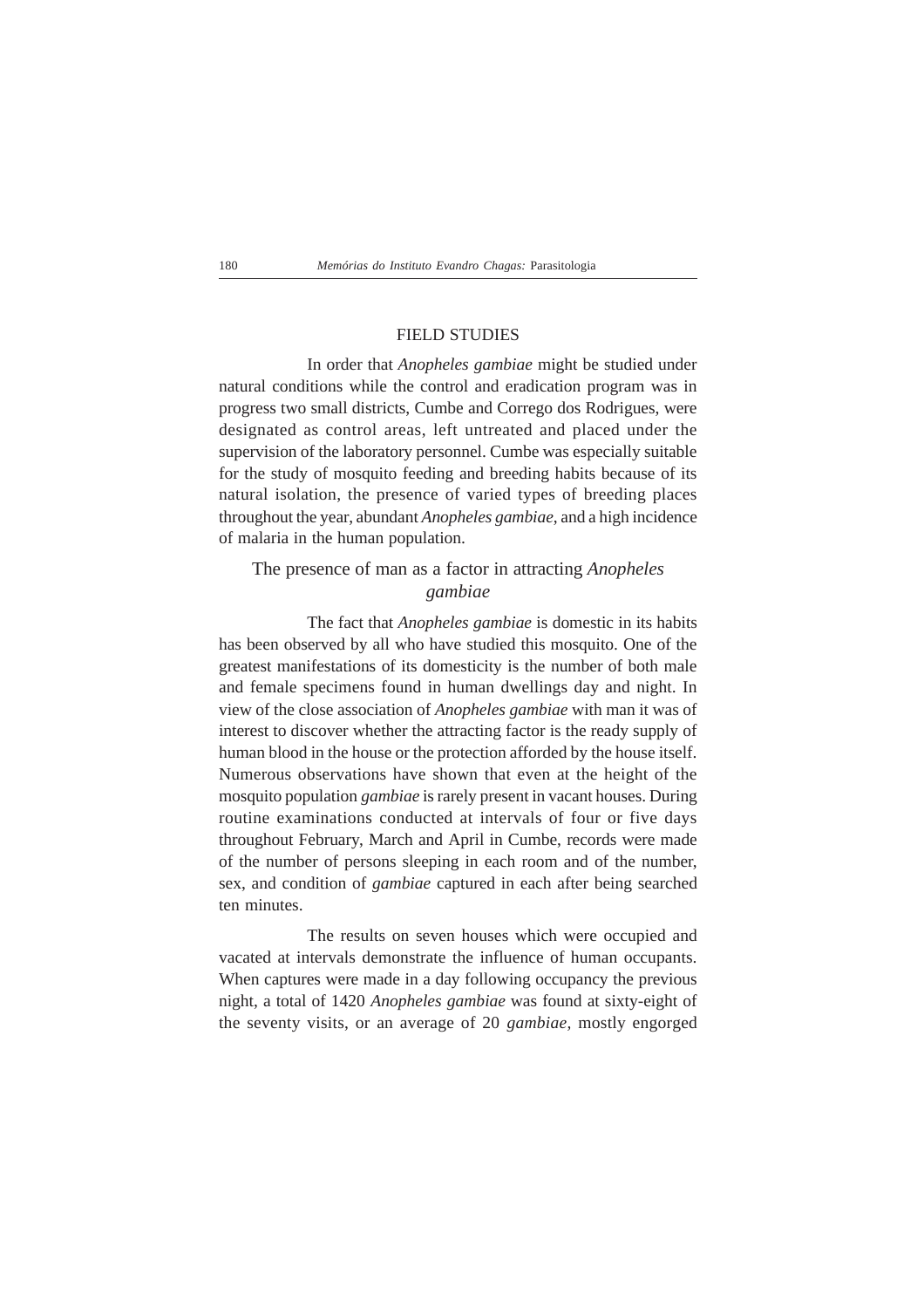females, per house per visit. When these houses were unoccupied the night before the captures were made, a total of only 14 mosquitoes was obtained in eight of the sixty visits, or an average of about 0.2 *gambiae* per house per visit. The one house which was never slept in during the period of observation, was negative for *gambiae* fifteen of the seventeen times examined.

The importance of the human factor is further shown by a study of individual rooms. It should be pointed out that the rooms in these houses are not distinctly separated, as the walls rarely extend to the ceiling or roof. In spite of this lack of complete separation, counts made of the number of *Anopheles gambiae* captured from sleeping rooms and from rooms not so used, showed that the former offered far greater attraction. During February, March and April 1523 visits were made to sleeping rooms and a total of 6792 specimens of *Anopheles gambiae* were captured, or an average of 4.5 per visit. During the same period 1506 visits to other rooms in these houses yielded a total of 1853 mosquitoes or an average of 1.2 per visit. In Table 2 are given the number of visits, total captures, and the average number of *gambiae* captured per visit from rooms not used as sleeping quarters and from rooms used by one, two, three, four, and five or more people. The results show that while rooms in which no persons slept, gave an average of 1.2 *gambiae* per visit, rooms with one person gave an average of 4.2 *gambiae* per visit, rooms in which two people slept gave an average of 3.6 specimens per visit, and rooms in which three, four, and five or more persons slept gave averages of 5.4, 5.9 and 5.4 *Anopheles gambiae* per visit. The figures strongly indicate that while there is a marked difference between the number of *Anopheles gambiae* captured in rooms used as sleeping quarters and the number captured in other rooms, there is no marked relationship between the number of mosquitoes and the number of persons sleeping in the rooms.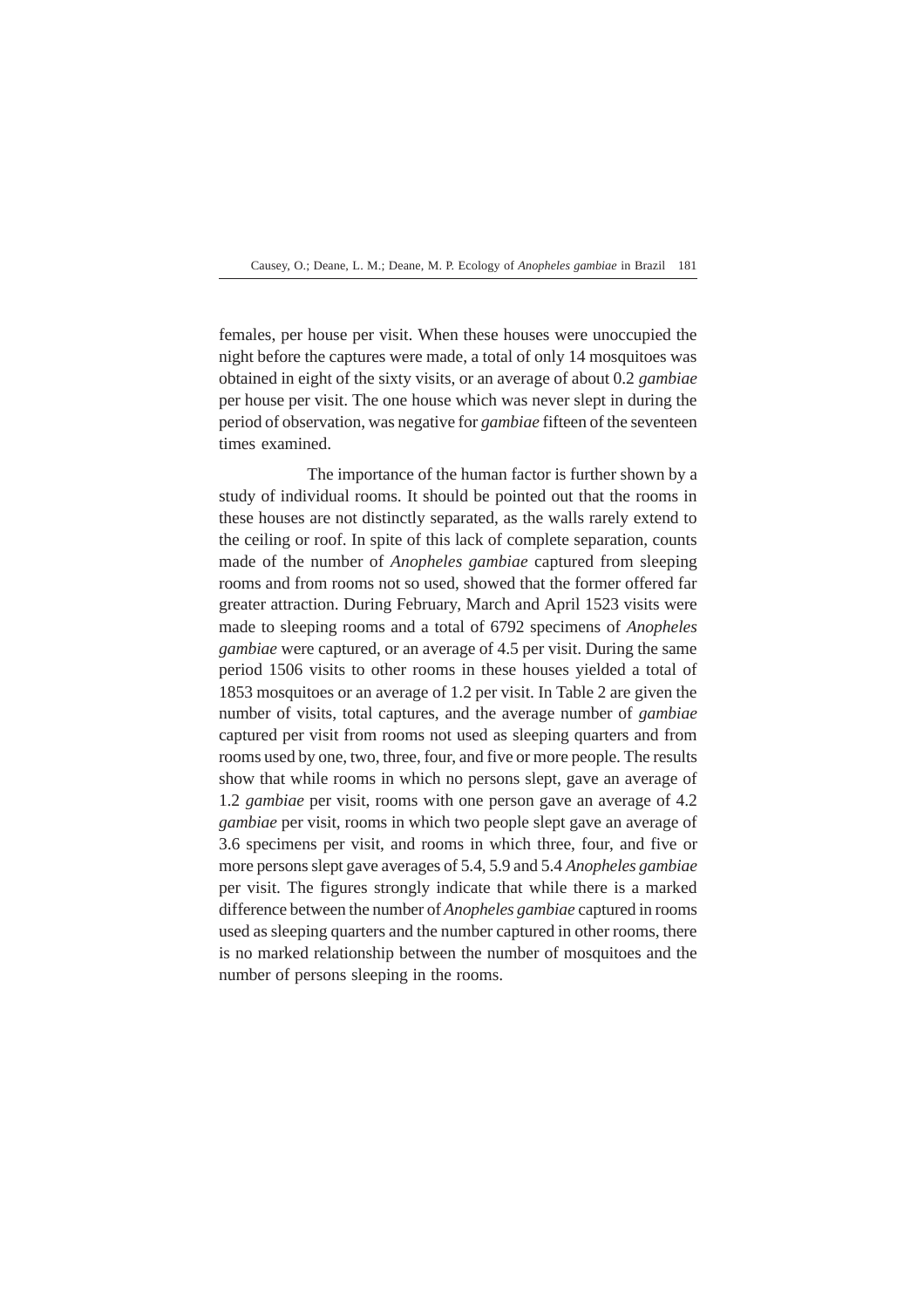Table 2 – *Anopheles gambiae* captured in individual rooms with relation to the number of persons sleeping in them during the night previous

| Number of persons<br>sleeping in rooms<br>previous night | Number of<br>rooms visited | Total<br>visits | Total gambiae<br>captured | Average<br>gambiae<br>captured per<br>visit |
|----------------------------------------------------------|----------------------------|-----------------|---------------------------|---------------------------------------------|
|                                                          | 99                         | 1,506           | 1,853                     | 1.2                                         |
|                                                          | 47                         | 366             | 1,545                     | 4.2                                         |
| 2                                                        | 50                         | 602             | 2,170                     | 3.6                                         |
| 3                                                        | 26                         | 297             | 1,614                     | 5.4                                         |
| 4                                                        |                            | 146             | 858                       | 5.9                                         |
| $5+$                                                     | 8                          | 112             | 605                       | 5.4                                         |
| or more                                                  | 138                        | 1,523           | 6,792                     | 4.5                                         |

## The influence of light on the occurrence of Anopheles gambiae in houses

There was, however, an obvious relationship between the number of *Anopheles gambiae* and the light intensity of any given room. The intensity of light was measured by taking two readings, one from the lightest spot looking toward the darkest, and vice versa, with an Electro Bewi photometer. These two readings were averaged. In order to simplify the records, rooms that had an average light intensity of nine or more were labelled as light 1; those with readings of 8.5 to seven were called light two; readings of 6.5 to five were called light three; readings of 4.5 to two**,** light four; and those with readings less than two, light five.

In analysing the light factor all rooms of similar light intensity were grouped and the average number of *Anopheles gambiae* per visit determined. The results of these observations are given in Table 3, and show a tenfold difference between the number of *Anopheles gambiae* captured in the darkest and lightest rooms. In this table no differentiation is made between sleeping rooms and other rooms of the house.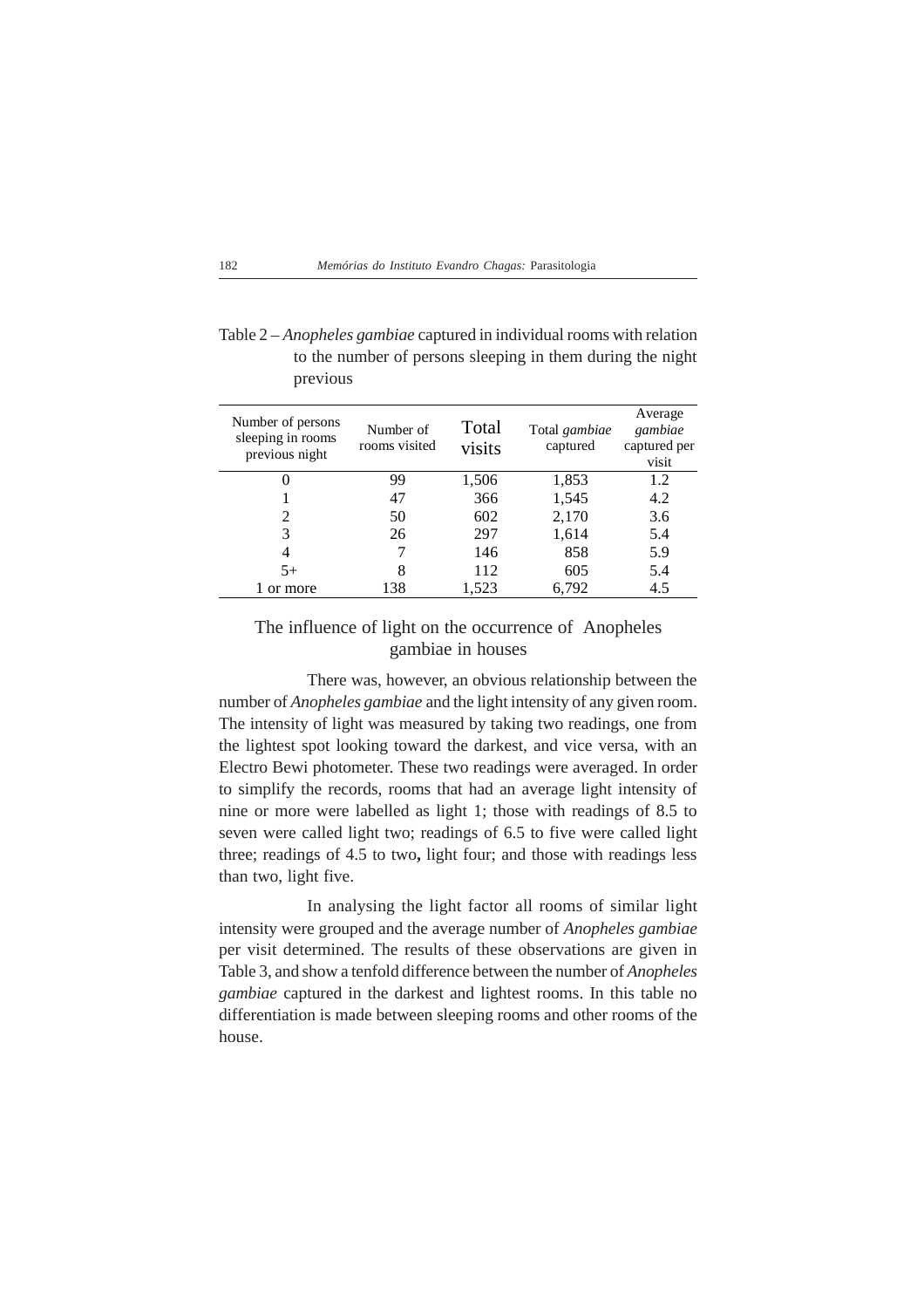Causey, O.; Deane, L. M.; Deane, M. P. Ecology of *Anopheles gambiae* in Brazil 183

| Light intensity $*$ | Number of<br>rooms visited | Total visits | Total gambiae<br>captured | Average<br>gambiae<br>captured per<br>visit |
|---------------------|----------------------------|--------------|---------------------------|---------------------------------------------|
|                     | 8                          | 112          | 48                        | 0.4                                         |
| 2                   | 55                         | 962          | 1,170                     | 1.2                                         |
| 3                   | 81                         | 1,423        | 2,576                     | 1.8                                         |
| 4                   | 49                         | 874          | 3,201                     | 3.7                                         |
|                     | 47                         | 837          | 3,566                     | 4.3                                         |

Table 3 – *Anopheles gambiae* captured in individual rooms with relation to light intensity of each

\* Measured with Electro Bewi photometer:  $9 + \frac{1}{2}$  light 1,  $8.5 - 7 =$  light 2,  $6.5 - 5 =$ light 3,  $4.5 - 2 =$  light 4,  $-2 =$  light 5.

Table 4 – Average number of *Anopheles gambiae* captured per visit from rooms of given light intensity and given number of night occupants

| Light      |     |     |     | Number of persons sleeping in rooms |     |      |
|------------|-----|-----|-----|-------------------------------------|-----|------|
| intensity* |     |     |     |                                     |     | $5+$ |
|            | 0.1 |     |     | 0.5                                 |     |      |
|            | 0.6 | 3.3 | 0.8 | 1.2                                 | 1.3 | 3.1  |
|            | 0.7 | 3.6 | 2.9 | 4.9                                 | 4.5 | 6.6  |
|            | 1.3 | 8.0 | 4.0 | 10.9                                | 7.6 | 3.7  |
|            | 3.0 | 4.0 | 6.1 | 7.0                                 | 9.8 | 5.3  |

\*Measured with Electro Bewi photometer:  $9 + 1$  = light 1, 8.5 – 7 = light 2, 6.5 – 5  $=$  light 3, 4.5-2  $=$  light 4, -2  $=$  light 5.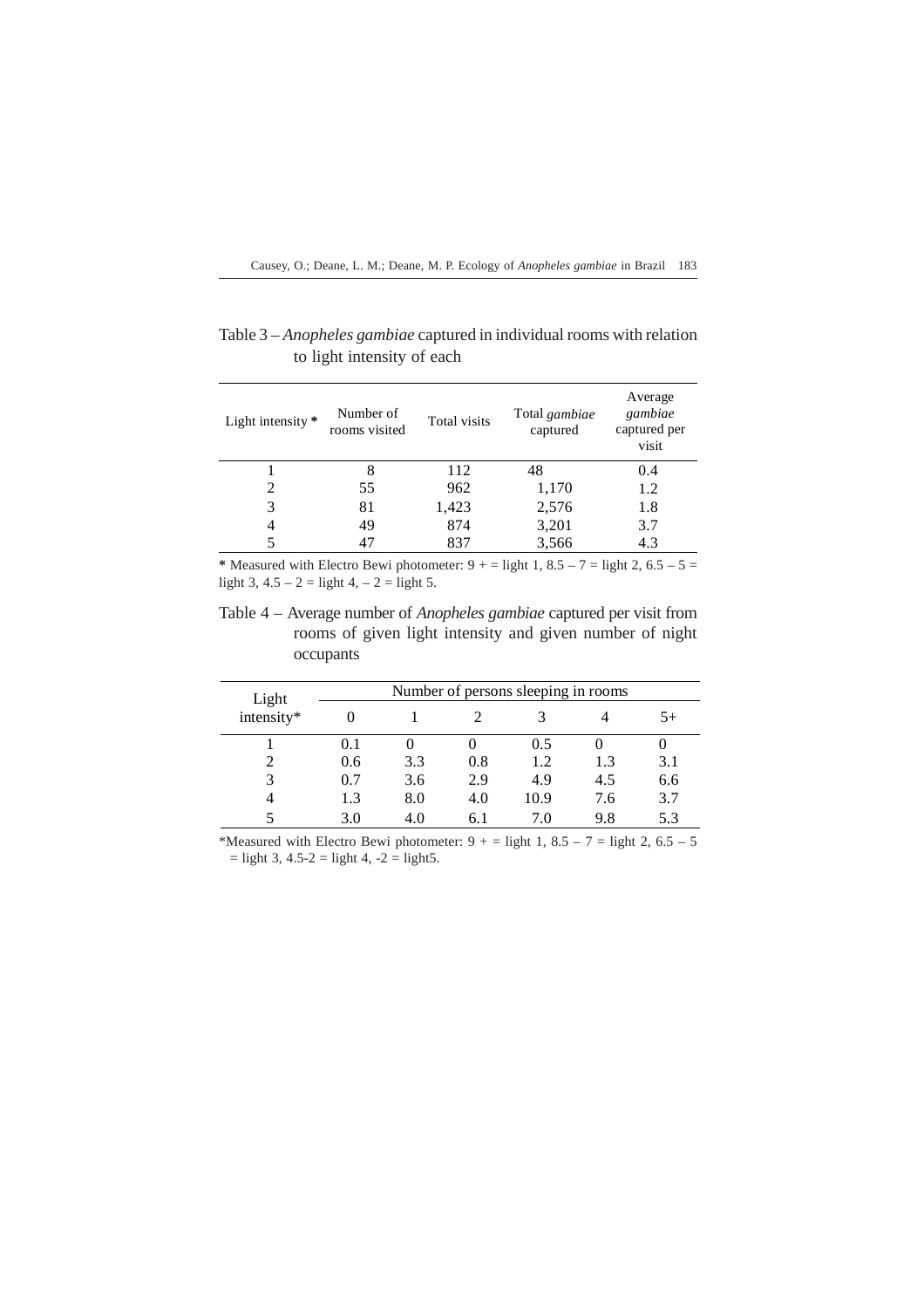The average number of *Anopheles gambiae* captured per visit in rooms of each light intensity, in the absence of human occupants or in the presence of a stated number of persons during the night previous to capture, is summarized in Table 4. It should be noted that in these observations the rooms of light one were too few in number to supply adequate data. In other rooms with less light there appears to be a correlation between the average number of *gambiae* captured per visit, and the darkness of the room, irrespective of the absence of persons, or the number of persons sleeping in the room, when less than five people were present. When there were five or more people in a room, there were other factors, perhaps greater activity of the occupants, which counteracted the light factor.

These results demonstrate the influence of light on the number of *gambiae* found in the various rooms of a house. On inspection of the results in rooms of light five the average number of *Anopheles gambiae* captured appears to be correlated with the number of night occupants, but the irregular results found at other light intensities tend to counteract this apparent correlation, and to invalidate the general impression that the greatest number of *gambiae* are found in rooms in which the largest number of persons sleep.

### Length of time *Anopheles gambiae* remains in houses

In an effort to determine the importance of shelter and host in attracting *Anopheles gambiae* a series of experiments was conducted in a dry sandy region far removed from all potential breeding places. In the late afternoon 200 mosquitoes from the laboratory colony were liberated in each house in which resided a family of four, a laboratory assistant or a mule, during the period of observation. It was not possible to draw conclusions as to host preference from these experiments because the mosquitoes began leaving the house immediately upon being released and less than two per cent could be found in the dwelling 12 hours later, regardless of the type of host inside. Their departure was observed during both day and night, and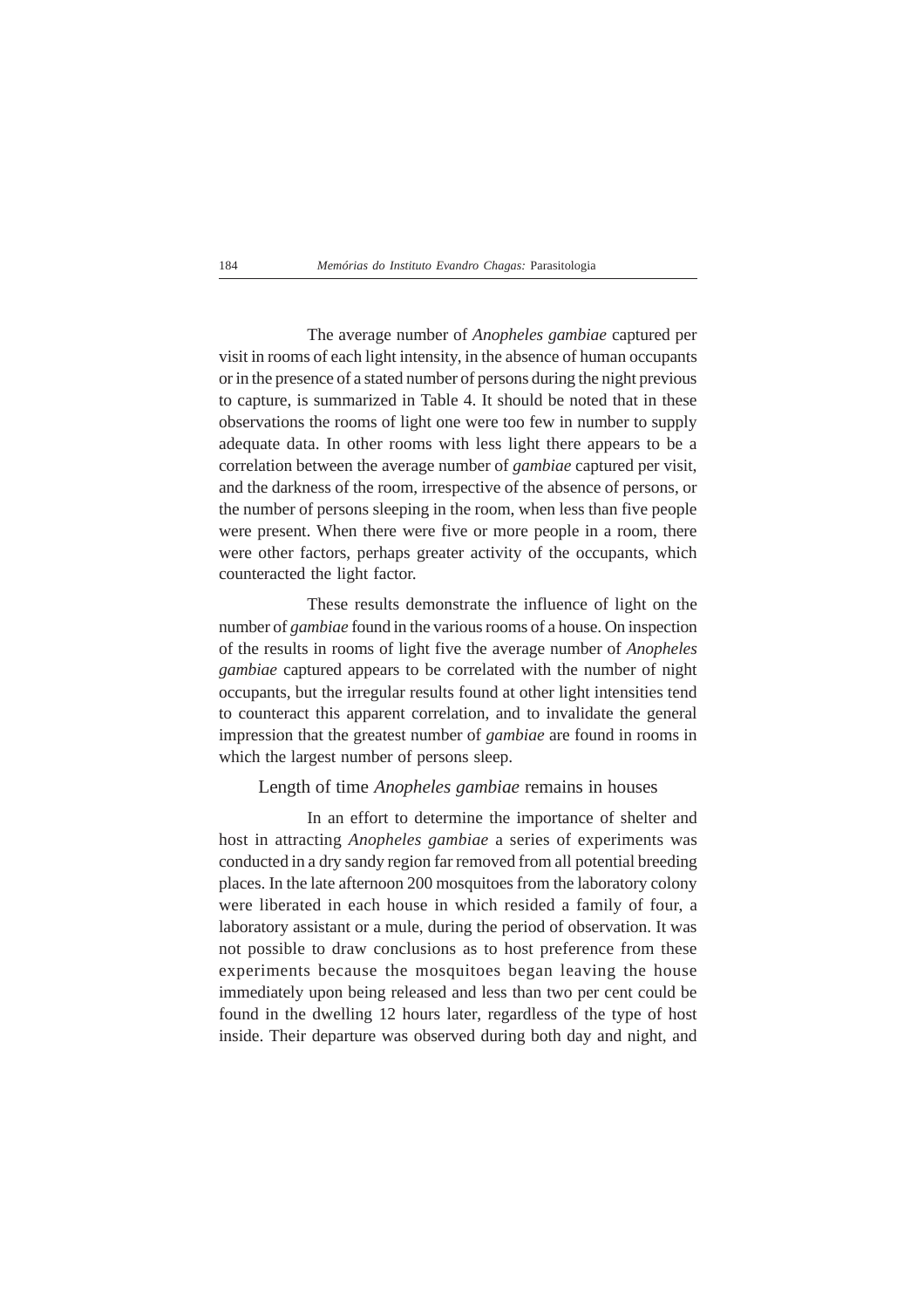perhaps like that of the mosquitoes described by de Meillon (1930) in Africa, was due to the fact that the houses were too hot and dry. That this migration was not caused by disturbance of the adults in being transported and released was demonstrated by a similar migration of adults allowed to emerge from pupae inside the house.

Experiments conducted in Cumbe during the rainy season when *Anopheles gambiae* was abundant also demonstrated a rapid turnover in the mosquito population inside houses. A method of staining mosquitoes for subsequent identification was first worked out in the laboratory. Mosquitoes were sprayed with a 2 per cent aqueous solution of methylene blue or a similar solution of acid fuchsin applied with a de Vilbiss spray gun. The dyes showed no lethal effect, there being no difference in death rate between sprayed and unsprayed mosquitoes over a period of many days. The stain on the treated mosquitoes was easily detected by placing them separately on blotting paper and moistening each with a drop of alcohol, which dissolved the stain and colored the paper beneath.

Four houses known to harbor large numbers of *Anopheles gambiae* were selected for these experiments. The houses were carefully searched by four persons simultaneously and all specimens of both *Anopheles gambiae* and *Nys*s*orhynchus* counted and identified *in situ* on the walls and roof. Then the specimens were again sought out and sprayed with one of the dye solutions. On April 22, one hundred twentyfive *Anopheles gambiae* were sprayed with methylene blue in house 51; five hundred twenty-six with acid fuchsin in house 56; fifty-six *gambia*e and eight *Nyssorhynchus* with methylene blue in house 24; and ninety *gambiae* and ten Nyssorhynchus with acid fuchsin in house 23. From April 23 to April 26 inclusive daily captures were made from these houses and all other houses in the immediate vicinity. Four men especially trained in capturing mosquitoes spent from 40 to 60 minutes each, or a total of 160 to 240 minutes per house. The captured mosquitoes were taken to the laboratory and tested for the presence of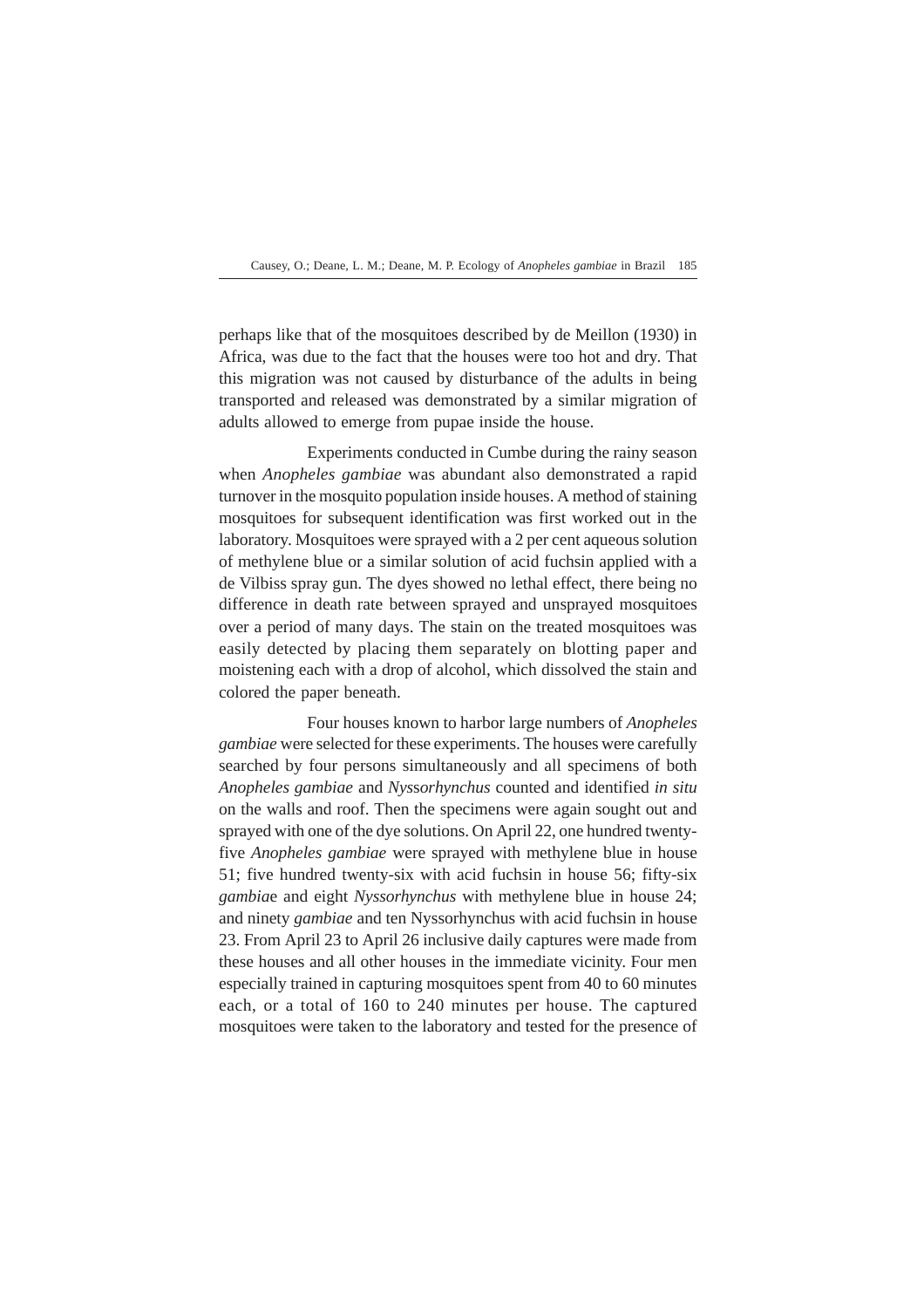stain. Although the dispersion of the mosquitoes from these houses was less than in the experiments conducted in a dry sandy region far removed from water, it is significant that of 125 specimens stained in house 51 only 24 were collected the following day, and in addition 54 unstained *gambiae* were found. This would seem to indicate a large daily turnover in the mosquito population. On the succeeding three days, 7, 6 and one blue stained specimens of *Anopheles gambiae* and 50, 53, and 29 unstained specimens were collected. None with red stain was captured from this house.

From house 56 in which 526 specimens of *Anopheles gambiae* had been stained red, 103 were discovered the following day together with 345 unstained specimens. On the succeeding three days 20, three and two stained specimens were recovered as well as 241, 131 and 163 unstained *gambiae.* None containing blue stain was captured. These two houses, 51 and 56 are 350 meters apart and about 550 meters removed from houses 23 and 24.

From house 23 in which 90 *gambiae* had been stained red, 11 red and 51 unstained specimens were captured on the following day. On each of the two succeeding days one red and one blue *gambiae* were captured, and 29 and 21 unstained specimens. No stained specimens and only 12 unstained specimens were collected on the fourth day.

From house 24 in which 56 *Anopheles gambiae* had been stained blue, three red and 16 unstained specimens of *gambiae* were captured on the following day. On the second day one blue and ten unstained specimens of *Anopheles gambiae* were captured. During the remaining two days of observation only four *gambiae,* all unstained, were found. It is of interest to note that in the course of these experiments there was an interchange of red and blue stained mosquitoes only in houses 23 and 24 which were relatively close together, about 100 meters apart.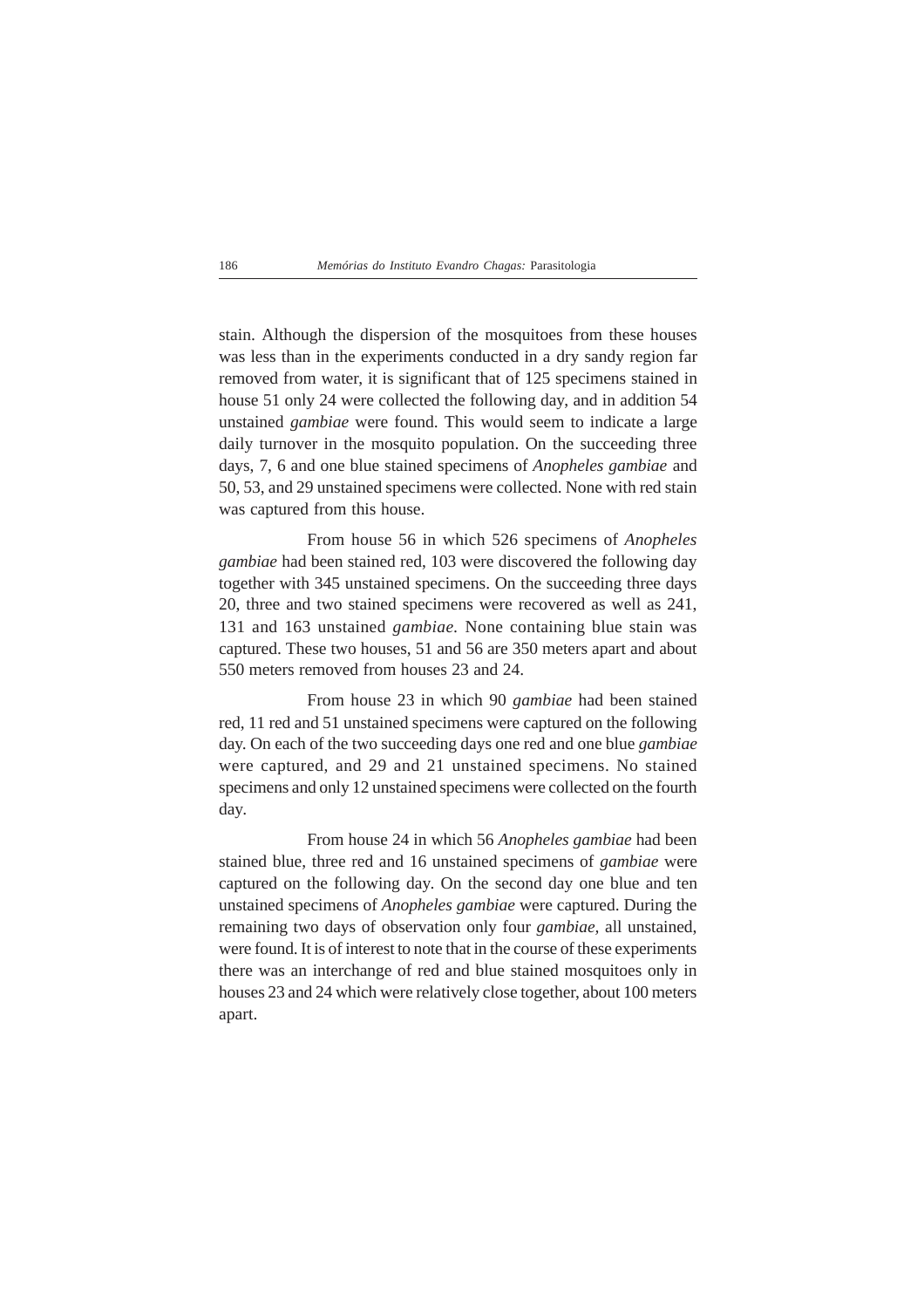In the last experiments conducted in houses which were more than a kilometer removed from those described above no counts were made of the mosquitoes sprayed. From house 38 in which the mosquitoes were stained blue, one blue stained specimen was captured on the third day, and 5, 8 and eight unstained specimens during the three days of observation. From house 40 in which the mosquitoes were stained red three daily captures yielded two, 1, and 2 respectively red stained *gambiae* and 6, 9 and 12 unstained specimens. Other houses in the vicinity were also searched and an occasional stained mosquito captured in dwellings within an area of about 200 meters. Since large numbers of stained mosquitoes evidently departed from the original houses one would expect to find many of them in these neighboring dwellings but in this study remarkably few were captured. It is possible that after leaving the house some were blown long distances and it is probable that many were killed before finding shelter.

## Wind as a factor in dispersion of *Anopheles gambiae*

Although it was found that *Anopheles gambiae* migrated less from houses in Cumbe during the rainy season than they did from houses situated in a hot dry region ten kilometers away, it was shown that more than four-fifths of the mosquito population in any given house changed within 24 hours after observations were begun. In this locality where extremely strong prevailing winds blow during the day and night, especially throughout the dry season, many of the migrating mosquitoes are probably borne long distances by the wind. Some of the young mosquitoes on their way to houses for the first time doubtlessly experience the same fate. The occasional lulls in the wind which favor mosquito activity, followed by periods of increased wind velocity, make ideal conditions for the dispersion of mosquitoes.

In the spread of *Anopheles gambiae*, water and land traffic in which mosquitoes are carried, and natural migration, have been important factors, but it is perhaps more than just a coincidence that the dispersion has been in the direction of the prevailing winds. The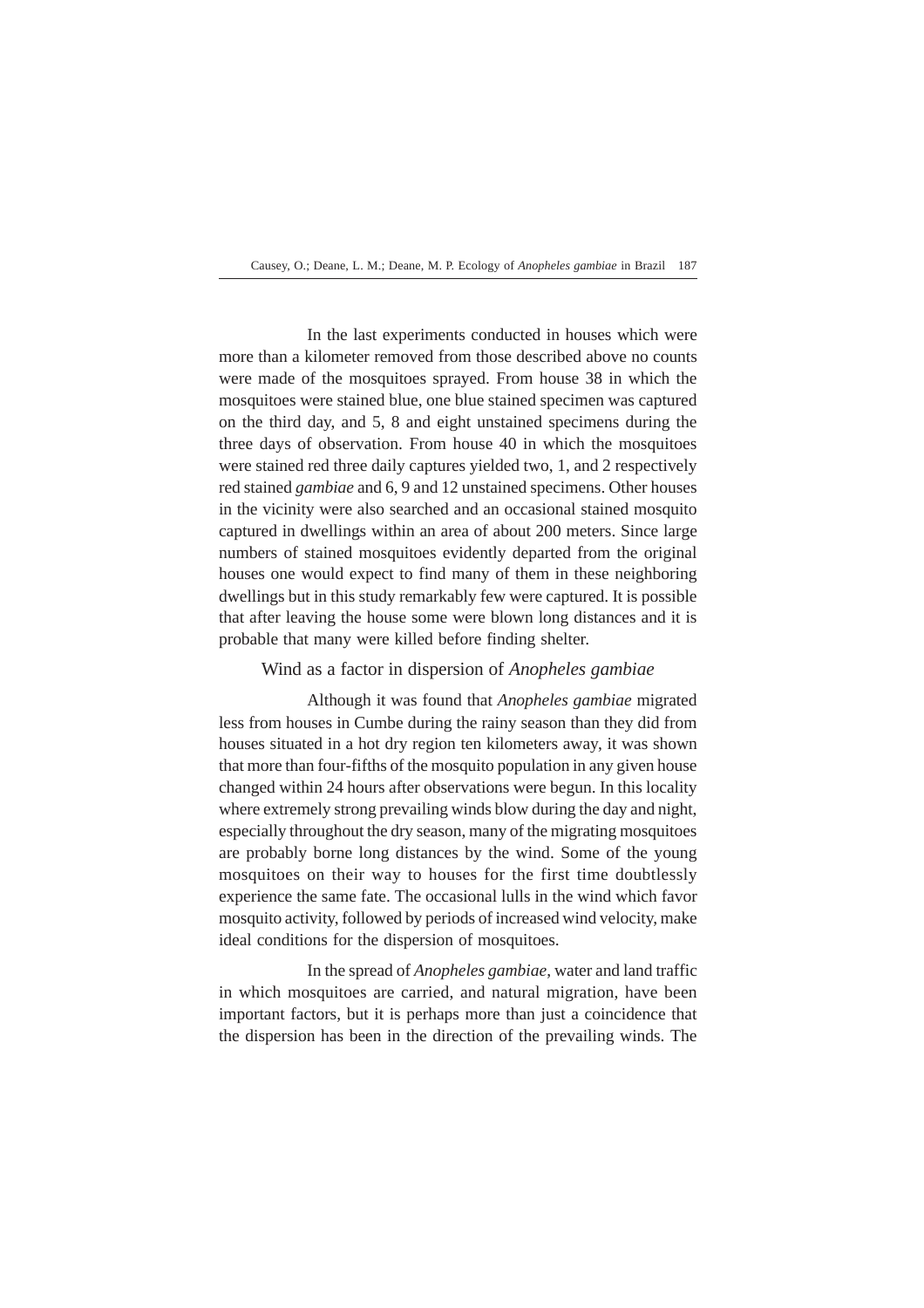strong trade winds blowing north and west along the coast from Natal, and landward from the sea south and west up the Jaguaribe valley, both coincide with the spread of *Anopheles gambiae* in northern Brazil.

## Feeding places of *Anopheles gambiae*

Throughout the study of *Anopheles gambiae* at the central laboratory and in the experimental areas, specimens of this mosquito were observed feeding only inside houses. In order to test the regularity of this habit both human and animal bait were planted just outside houses that had been shown to be heavily infested with *Anopheles gambiae*. In the experiments conducted both by day and by night, no specimen of *Anopheles gambiae* was captured on either man or horse outside the house. Specimens of *Nyssorhynchus*, however, were collected on animal bait, each time the traps were set up at night.

It seemed possible that the close proximity of the bait to the house might be responsible for the negative results, in that the latter held greater attraction for *gambiae*. Therefore in other experiments these traps were set up near breeding places known to be producing large numbers of *Anopheles gambiae*, and which were from 40 to 60 meters distant from the hearest house. In a series of ten representative captures on animal and human bait conducted during April, 483 culicine mosquitoes were captured during the day and night, while 166 *Anopheles albitarsis* and twelve other *Nyssorhynchus* damaged beyond recognition were captured at night. *Anopheles gambiae* was not found on the bait at any time. These experiments and those reported in the previous paragraph confirm observations made throughout the investigation, namely that *Anopheles gambiae* feeds only inside houses. During February, March and April 11, 420 adults were captured in houses in Cumbe in 736 hours and 44 minutes. Of these 9609 were females, 6967 of which were engorged. In the same months no *Anopheles gambiae* was found during 129 hours and 10 minutes spent in making outdoor captures on animal bait.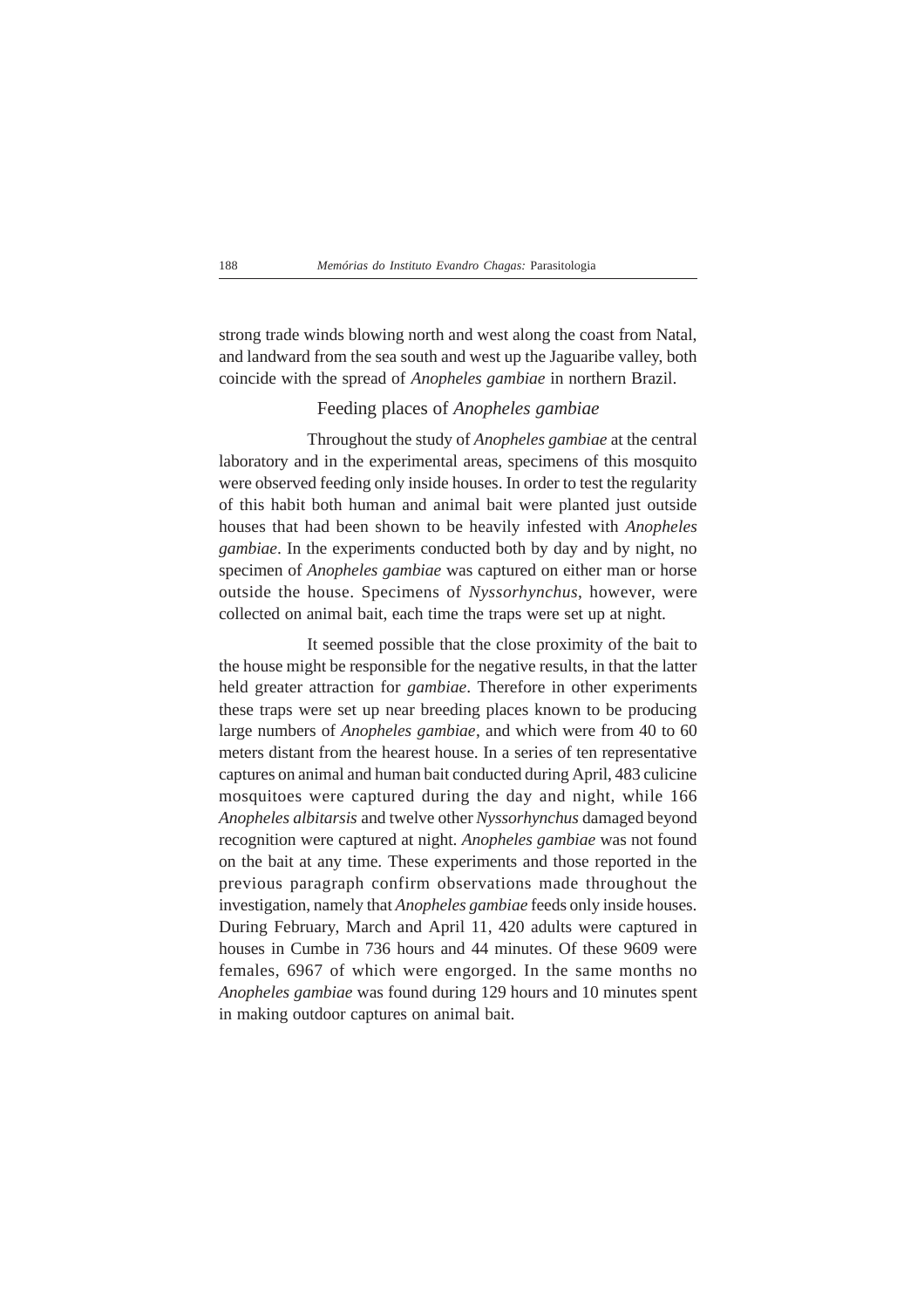## Feeding habits of *Anopheles gambiae*

The close association of *Anopheles gambiae* with man strongly suggests that man is the preferred host. The fact that unoccupied houses hold little attraction for these mosquitoes further substantiates this theory. Although it has been found that when confined in cages *Anopheles gambiae* will feed on horses, goats, cows, pigs, chickens and pigeons there are only rare instances on record to show that *gambiae* feeds on any of these animals in nature.

Since *Anopheles gambiae* is rarely found very far removed from man the presence of several specimens of this mosquito in an unoccupied house visited in April was so unusual as to warrant an investigation. It was discovered that a herd of goats had been sleeping there. In order to ascertain whether the goats attracted the mosquitoes, these animals were left in the house for further observation. Two goats were also confined in each of two other houses which had been occupied by human beings during March, but which were vacant during April.

Mosquito captures in these and other houses were made frequently during March and April and the number, sex and condition of the specimens recorded. The results are given in table 5 and confirm earlier observations, that only a few *gambiae* are to be found in unoccupied houses and that those found are usually males. After goats were placed in the houses, both males and females were captured but not so abundantly as when the houses were occupied by man. The fact that engorged females were found, however, indicated that they probably fed upon the goats. Unfortunately the blood meal could not be identified in the laboratory as sera for precipitin tests were not at the time available.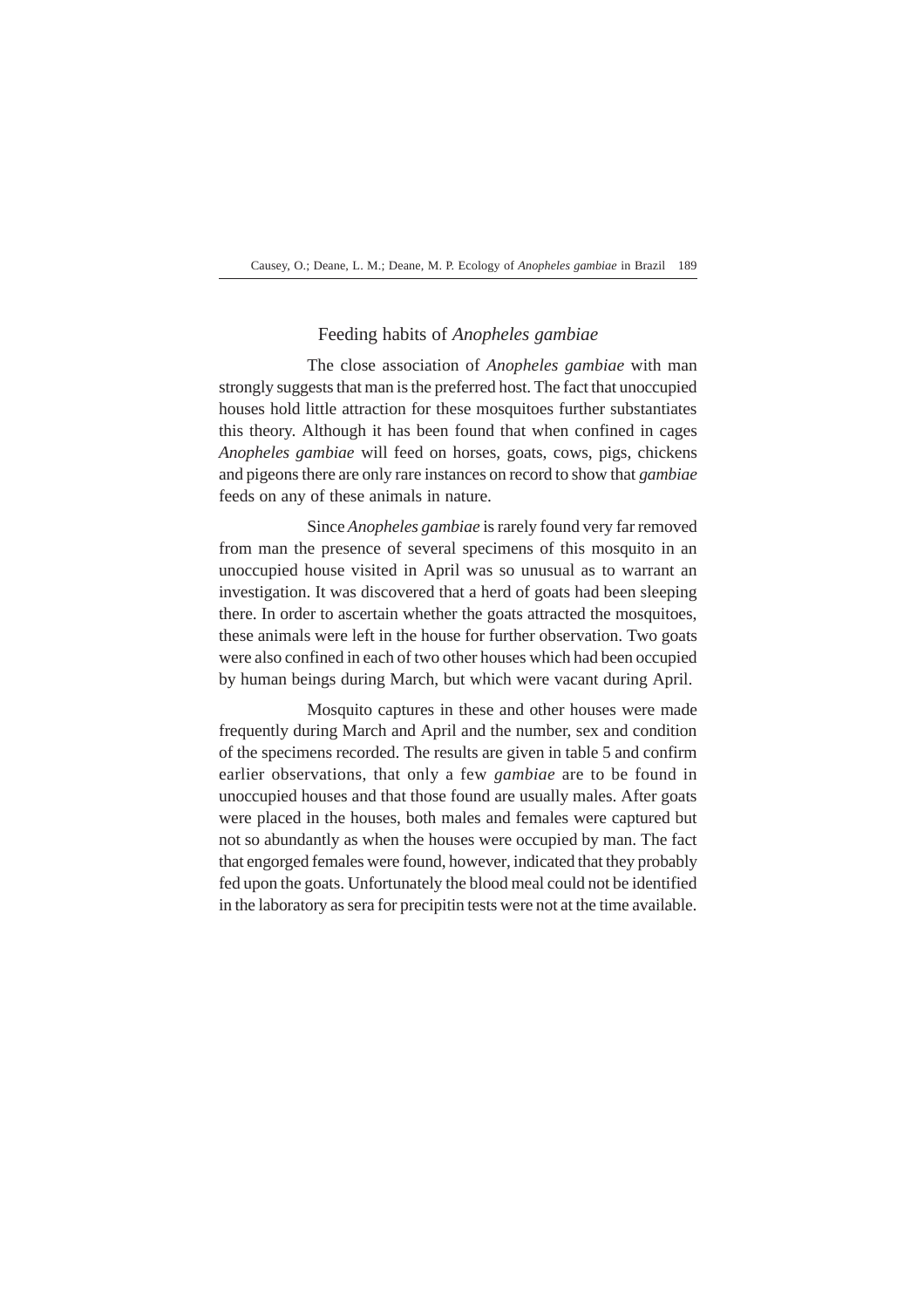|            | ð                  | Males                  |                            | <b>Unfed females</b> |                        |                           | Engorged<br>females   |                   | <b>Both sexes</b>                             |
|------------|--------------------|------------------------|----------------------------|----------------------|------------------------|---------------------------|-----------------------|-------------------|-----------------------------------------------|
| Houses     | captures<br>Number | capture<br>$\rm Total$ | ဦ<br>O<br>verage<br>captur | captured<br>Total    | ಶಿ<br>verage<br>captuı | captured<br>$\Gamma$ otal | Le<br>verage<br>captu | captured<br>Total | B<br>erage<br>$\mathop{\rm cap}\nolimits$ tur |
| Empty      | 18                 | 5                      | 0.3                        |                      |                        |                           |                       |                   | 0.3                                           |
| With goats | 13                 |                        | 0.5                        | 3                    | 0.2                    | 9                         | 0.7                   | 19                | 1.5                                           |
| With human |                    |                        |                            |                      |                        |                           |                       |                   |                                               |
| dwellers   | 15                 | 37                     | 2.5                        | 45                   | 3.0                    |                           |                       | 309               | 20.6                                          |

Table 5 – *Anopheles gambiae* captured in houses when empty and when occupied by goats or by human beings

In order to learn what animals were fed upon by *Anopheles gambiae* under natural conditions, precipitin tests using the technique of Rice and Barber (1935) were made on several batches of engorged females. The antisera had been prepared in Italy and shipped to Brazil where they remained at room temperature for several months before being put on ice. Many of the vials contained serum too weak or too old to give specific tests with known bloods, while others proved satisfactory only when prepared in concentrations considerably stronger than recommended by Rice and Barber. The limited supply of sera precluded the examination of a large number of specimens. The antisera available were for the blood of man, horse, cow, sheep, pig, chicken and dog. Of the 72 *gambiae* stomachs tested, all positives were with human antisera, 60 giving strong and ten weak reactions. Although the number of specimens examined is small it is perhaps significant that all positive results were obtained with human antisera.

## Susceptibility of *Anopheles gambiae* to malaria

The best evidence for the susceptibility of *Anopheles gambiae* to malaria parasites is the severe epidemics of malaria that have followed in the wake of this mosquito as shown by the sudden increase in the incidence of the disease throughout the greatest part of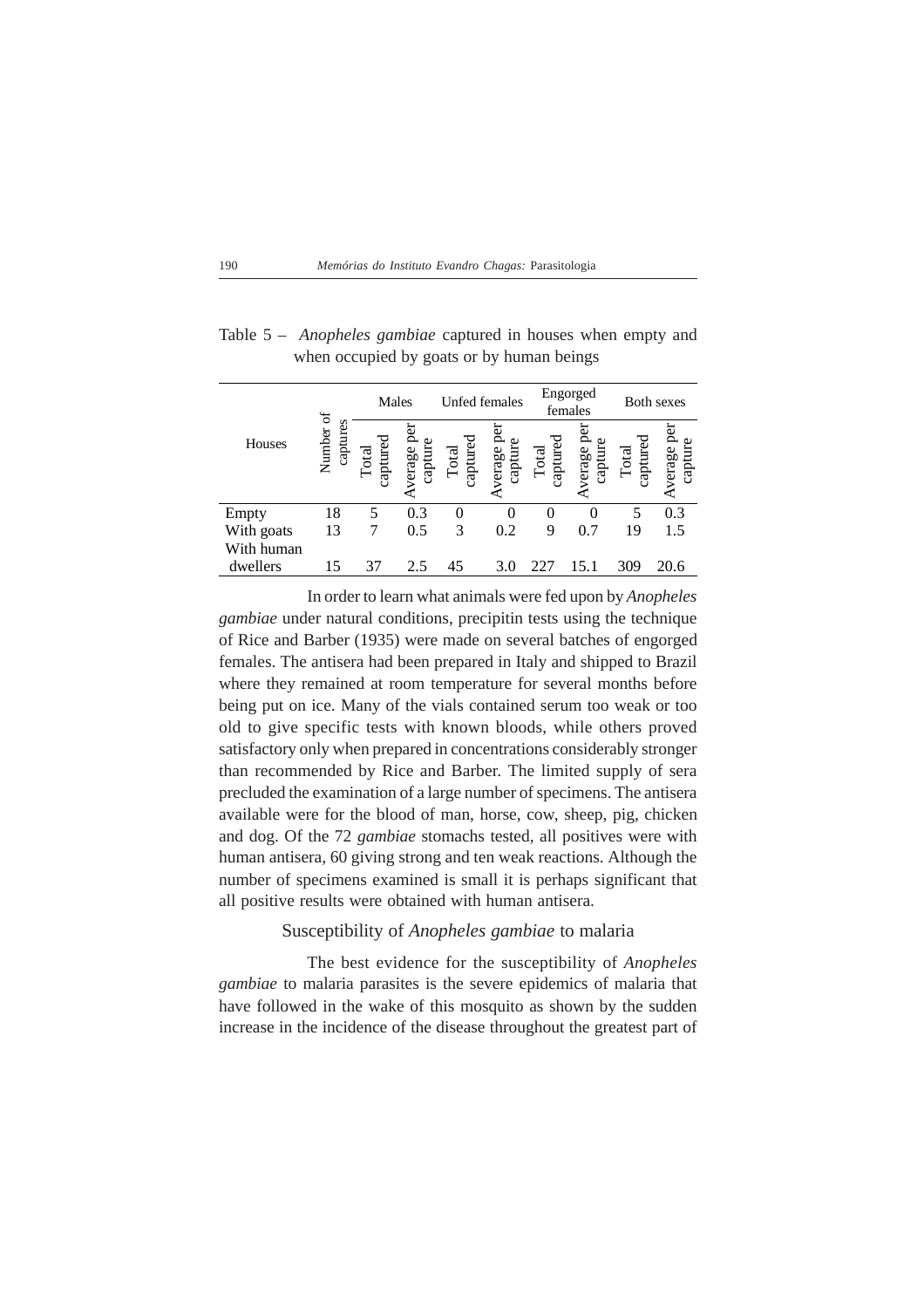the *gambiae* infested regions in Brazil. In order to get some numerical and comparative data on the infection rate of *Anopheles gambíae*, dissections were made on all species of *Anopheles* encountered in the experimental areas. During this study 1891 specimens of *gambiae* were dissected of which 5.6 per cent were found to be infected with malaria parasites. In addition 201 specimens of a species in the *tarsimaculatus* series 1.5 per cent of which were positive, and 314 *Anopheles albitarsis,* all of which were negative, were examined. Of the 1838 glands of *gambiae* examined, 29 or 1.6 per cent were positive for sporozoites, and of 1833 stomachs, 87 or 4.7 per cent were positive. Of the 186 stomachs of the *tarsimaculatus* species examined two**,** or 1.1 per cent were positive, and of 190 glands of this species one, or 0.5 per cent was positive. The results show an unexpectedly low rate for both stomach and gland infection *of Anopheles gambiae*, although all specimens were kept until the blood meal was digested and the majority were kept for a sufficient time to permit the development of oocysts.

| Month    | Locality              | Per cent<br>positive<br>bloods | Per cente<br>gametocyte<br>carriers | Per cent<br>infected<br>gambiae |
|----------|-----------------------|--------------------------------|-------------------------------------|---------------------------------|
| January  | Cumbe                 | 64.7                           | 20.9                                | 9.1                             |
| February | Cumbe                 | 45.4                           | 17.9                                | 4.9                             |
| March    | Cumbe                 | 80.7                           | 14.2                                | 5.1                             |
| April    | Cumbe                 | 89.7                           | 15.7                                | 5.8                             |
| May      | Cumbe                 | 29.5                           | 9.3                                 | 5.1                             |
| May      | Corrego dos Rodrigues | 68.2                           | 12.1                                | 10.0                            |
| June     | Corrego dos Rodrigues | 46.0                           | 13.6                                | 0                               |

Table 6 – Parallel human and *Anopheles gambiae* infection rates by months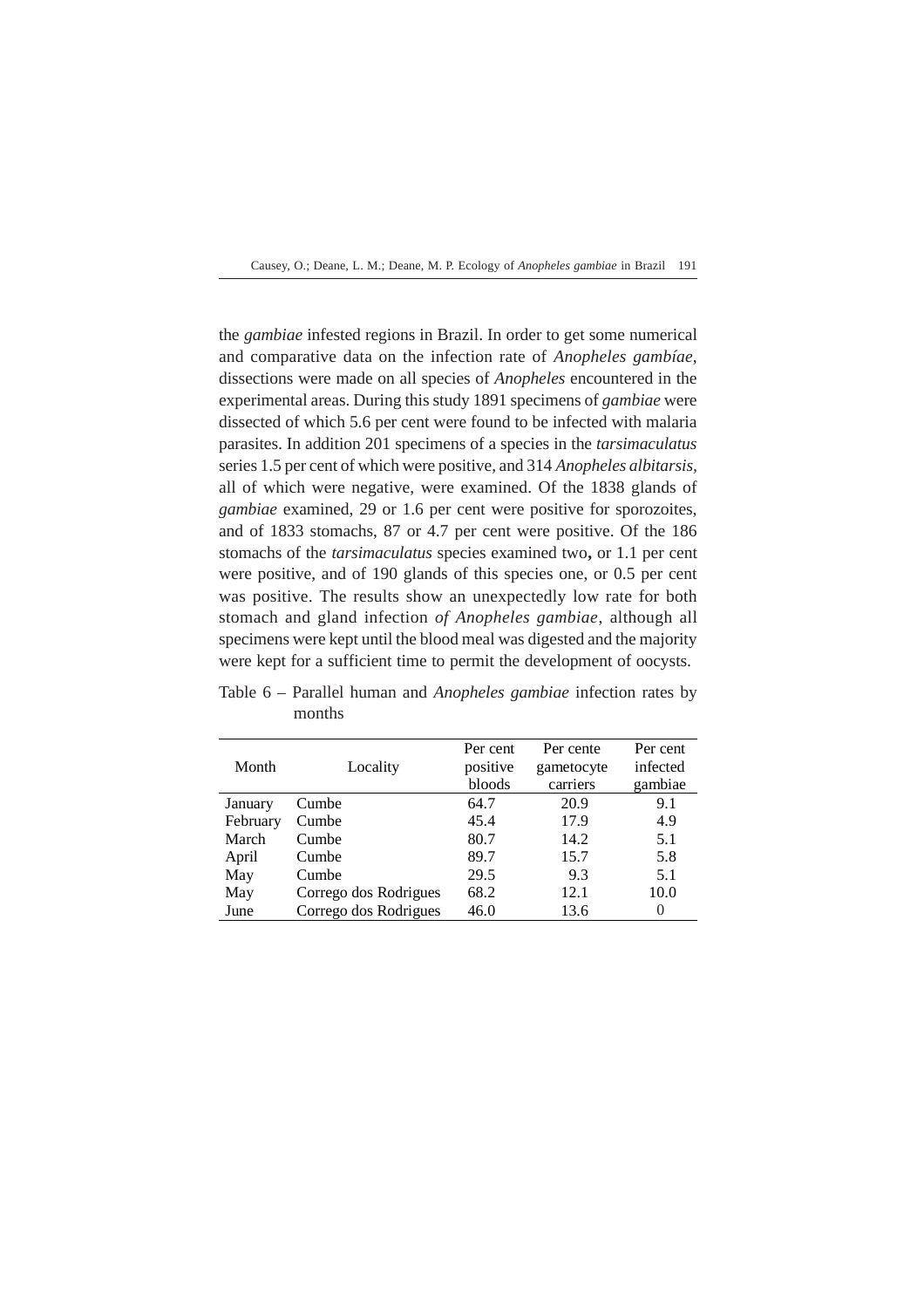It should be noted that the large number of mosquitoes captured during the frequent surveys each month undoubtedly reduced the number of mosquitoes having an opportunity for multiple feedings, and thereby altered the natural infection rate. This assumption is supported by the record of infection rates by months as shown in table 6. The mosquitoes collected in Cumbo during February, March, April and May were from a population subjected to frequent captures while those collected from Cumbe in January and from Corrego dos Rodrigues in May were from previously unmolested populations. These latter rates of 9.1 and 10.0 per cent respectively, were nearly twice as high as for the other months and probably more nearly represent the true natural infection rate in these localities. The failure to find infected mosquitoes in Corrego dos Rodrigues during June is explained partly by the few specimens examined and by the fact that extensive fumigation of houses was in progress*.*

## Significance of infection rate

The fact that 5.6 per cent of the dissected specimens of *Anopheles gambiae* were positive is not particularly significant in itself but becomes significant when this infection rate is compared with that of the other species of Anophelines present in the area. *Anopheles albitarsis* which is perhaps the most abundant mosquito in Cumbe, rarely enters houses except when attracted by bright lights, and was never found infected with malaria parasites. The *tarsimaculatus* species although domestic in habit was rarely found infected. It is apparent that *Anopheles gambiae* was the real vector of malaria in Cumbe.

For a better evaluation of the infection rate of *Anopheles gambiae* in Cumbe it is necessary to consider the gametocyte carriers. Swellengrebel (1935) has pointed out that in order to determine the susceptibility of a species of mosquito to malaria at least 8 per cent of the children should be gametocyte carriers. During the period in which dissections were made in Cumbe the rate for the children was approximately 20 per cent and the gametocyte rate for the entire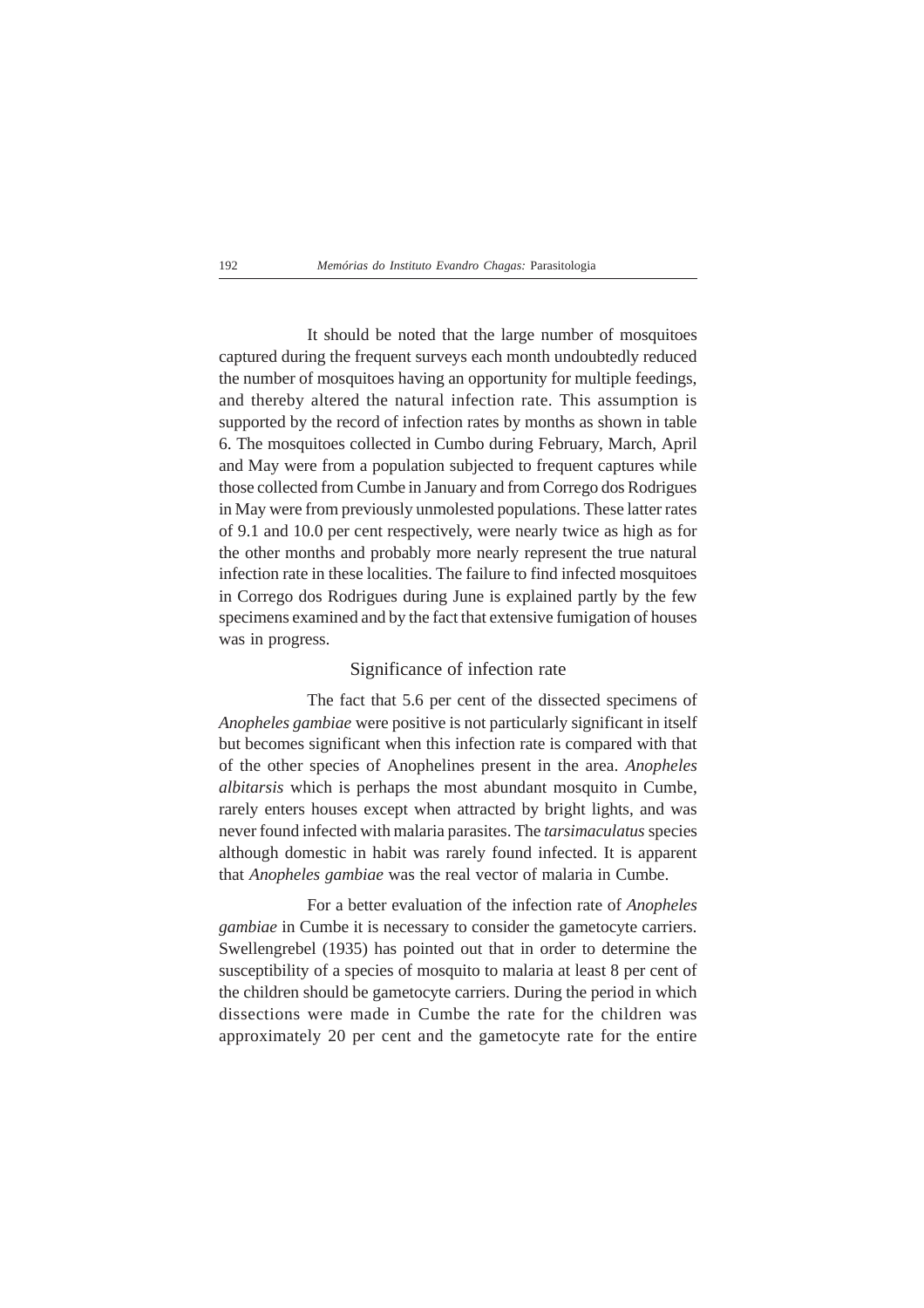population ranged from 20.9 per cent to 9.3 per cent. The percentage of the population positive for gametocytes and parasites, and the infection rate of *Anopheles gambiae* are shown in table 6 for Cumbe and Corrego dos Rodrigues.

|                                                                    |                                      |                   | Inhabitants              |                         |                    | Mosquitoes         |                      |
|--------------------------------------------------------------------|--------------------------------------|-------------------|--------------------------|-------------------------|--------------------|--------------------|----------------------|
| Number of months<br>gametocyte<br>carriers were<br>found in houses | Number of<br>houses in<br>each group | Number<br>examine | 5°<br>carriers<br>Number | Carriers<br>cent<br>Per | captured<br>Number | Number<br>positive | positive<br>æ<br>Per |
|                                                                    | 5                                    | 119               | 41                       | 34.4                    | 131                |                    | 8.4                  |
| 3                                                                  | 13                                   | 301               | 69                       | 22.9                    | 409                | 24                 | 5.8                  |
| $\overline{c}$                                                     | 15                                   | 344               | 46                       | 13.3                    | 581                | 31                 | 5.3                  |
|                                                                    | 13                                   | 171               | 14                       | 8.1                     | 386                | 13                 | 3.3                  |
|                                                                    | 14                                   | 153               |                          |                         | 274                |                    | 3.2                  |

Table 7 – Infection rate of *Anopheles gambiae* from houses grouped according to frequency of finding gametocyte carriers

The influence of the gametocyte rate upon the mosquito infection rate is indicated by comparing the degree of infection of mosquitoes from houses grouped according to frequency of finding gametocyte carriers. It should be pointed out that while the mosquitoes were captured during the routine searches made several times at intervals throughout the month, the gametocyte rate was determined by blood samples taken only once each month. It is recognized that this method of sampling does not detect the true number of gametocyte carriers in any given house throughout the month, but by placing in separate groups those houses that were found positive, four, three, two, one and zero times of the four monthly examinations, those with approximately equivalent carriers could be selected. The infection rate of *Anopheles gambiae* and percentage of carriers from these houses are shown in Table 7. In arranging the houses in this manner it was found that those in which gametocytes were demonstrated at the greatest number of monthly visits also showed the highest percentage of gametocyte carriers. There also appears to be a direct relationship between the per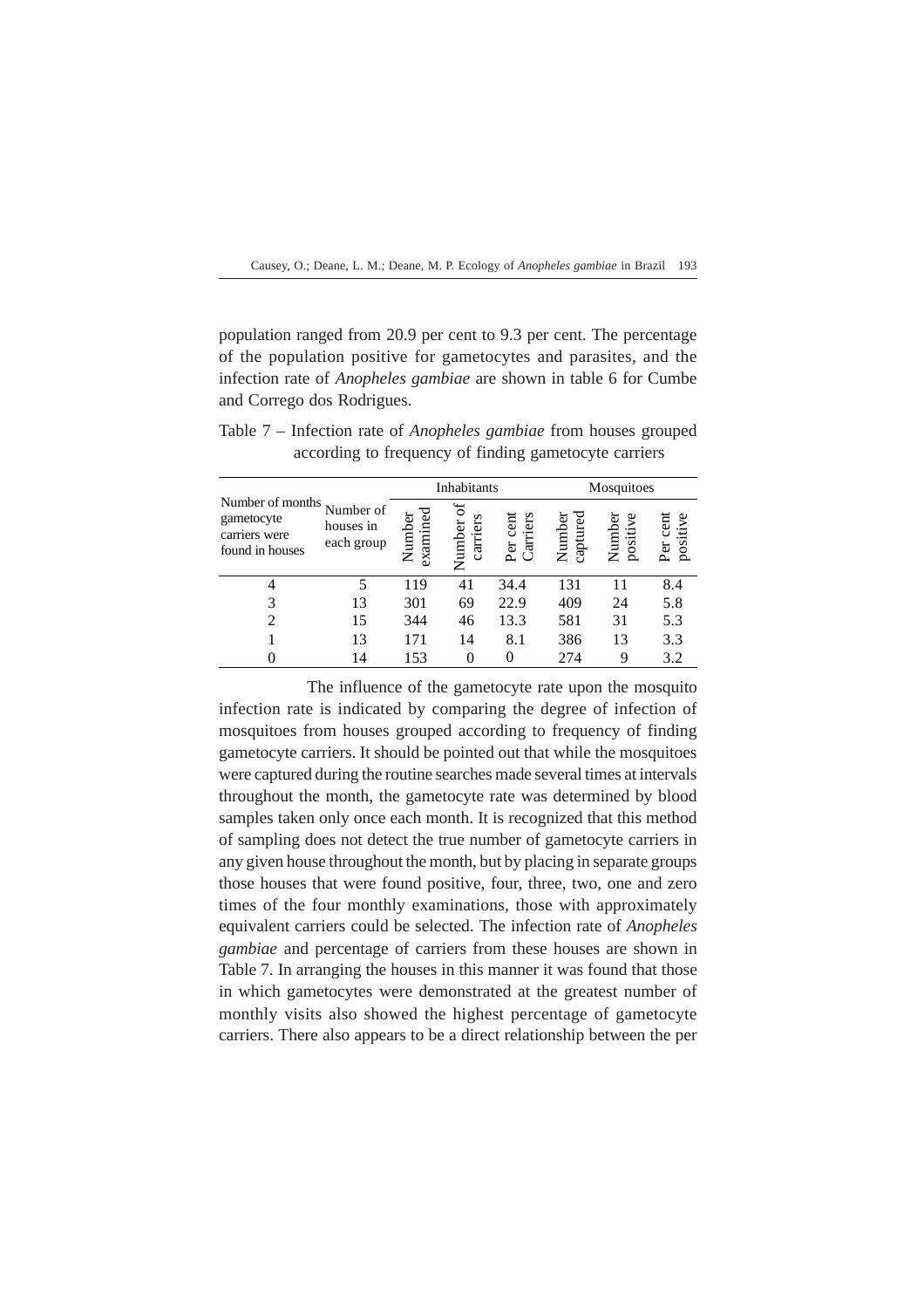cent of positive mosquitoes captured and the per cent of carriers in any given group of houses. This correlation is to be expected since more than 70 per cent of the mosquitoes were engorged when captured, and due to the tendency of mosquitoes to remain quiescent for several hours following a blood meal, the occupants of the house from which they were taken were most probably the donors of the blood. Moreover, since captures were being made frequently and the hazards to mosquito life were great in migration from house to house, there was increased likelihood that the infection demonstrated in the mosquito after maturation in the laboratory, was acquired in this last blood meal. In view of this statement, the finding of 3.2 per cent positive mosquitoes in houses where no gametocyte carriers were demonstrated at any of the monthly surveys, calls for comment. It should be noted that there were known malaria patients in all but one house in Cumbe and that there probably were gametocyte carriers present at some time during the month even in those houses where none was demonstrated at the routine surveys. On the other hand the tendency of *Anopheles gambiae* to migrate might also account for the finding of some few positive mosquitoes in houses with no apparent gametocyte carriers.

## Experimental infection of *Anopheles gambiae* mosquitoes

In view of the apparently low infection rate of *Anopheles gambiae* captured in areas with a large number of gametocyte carriers, it seemed of particular interest to study experimental infections of *Anopheles gambiae*. Among a total of 151 laboratory bred mosquitoes which were fed on five persons 66 specimens were dissected seven to 13 days after the infective blood meal. Six of these or 9.1 per cent showed oocysts in the stomach. The glands were negative for sporozoites. Mosquitoes fed on three of the five persons failed to become infected. In one of these cases it was discovered that a single tablet of atebrin had been taken three days prior to the examination and mosquito blood meal. The *Plasmodium falciparum* gametocytes in the patient's blood were numerous and appeared normal nevertheless.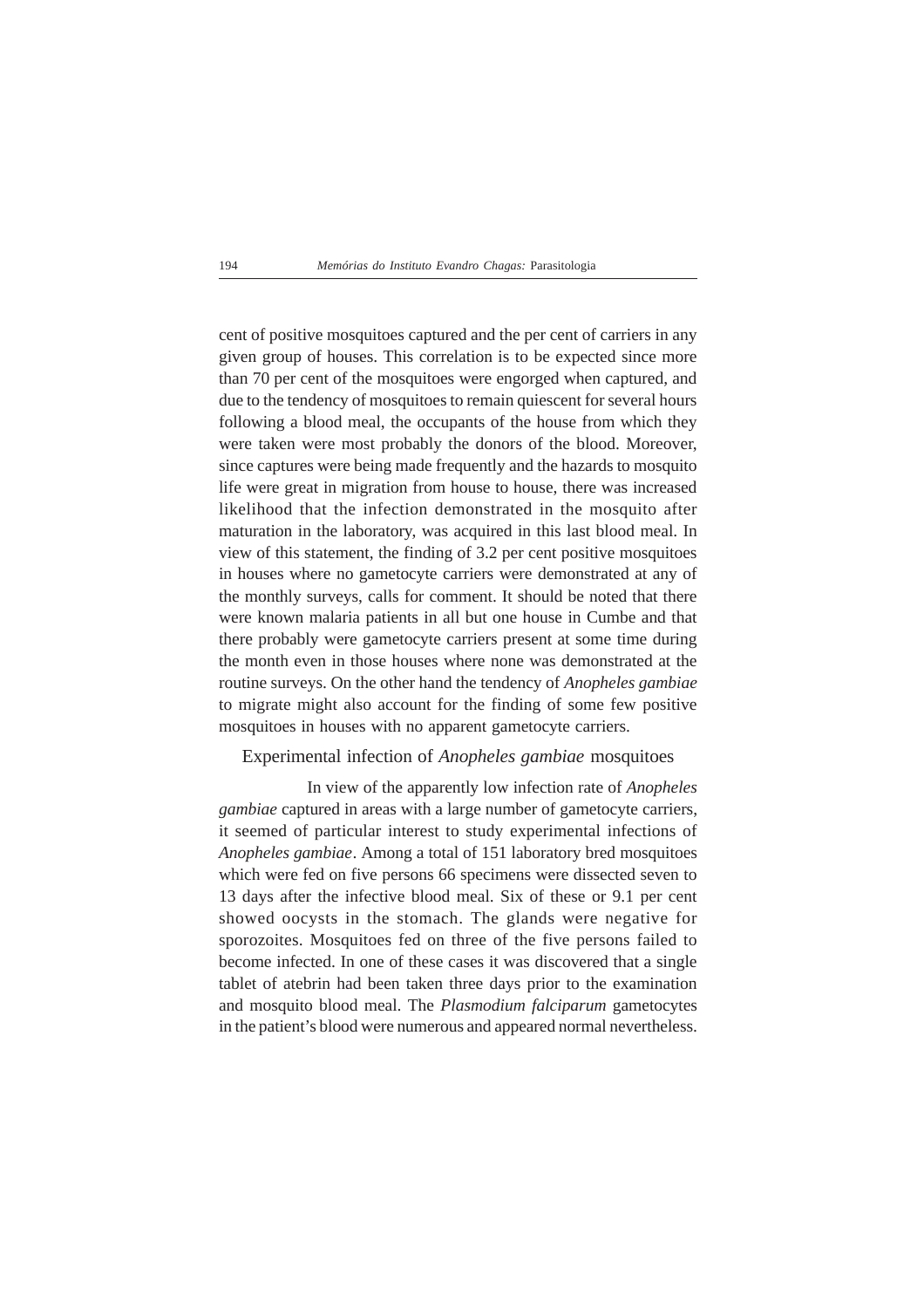The other two negative experiments were on *Plasmodium vivax* carriers. The two persons on whom mosquitoes became infected were *Plasmodium falciparum* carriers. The specimens which were dissected after feeding on these cases showed a stomach infection rate respectively of 33.3 per cent (five positive among fifteen dissected) and 4.2 per cent (one positive among twenty-four dissected.)

## Breeding places of *Anopheles gambiae*

The preferential breeding places of *Anopheles gambiae* in northeast Brazil were small and shallow collections of fresh water, well exposed to sunlight, with little or no vegetation and little organic matter.

During the dry season the majority of such breeding places are to be found in the drying beds of the rivers where residual pools of various sizes form in the large expanses of dry or water-soaked sand and gravel. Here the inhabitants dig their shallow wells for drinking water, and the well pits and ditches for irrigation of the river-bed crops of potatoes and green vegetables. Here too, hoofprints left in the soft sand readily fill by seepage from the superficial underground water.

Outside the river beds *gambiae* larvae are also found in the muddy or clean water gathered in the hoof marks at the margin of ponds used as drinking places for domestic animals, and in small shallow collections of seepage and surface springs, in shallow wells near houses, and in the irrigation ditches of new or recently harvested sugar cane plantations. It may be noted that many of these preferential gambiae breeding places are the result directly or indirectly of human activity.

In the rainy season the preference for a restricted type of water collection is not so clear, and *gambiae* larvae may be found in many different kinds of deposits, even in those with much vegetation and some shade. At this season the rivers offer no facilities for breeding. Outside the rivers new breeding places are formed wherever rain water accumulates in suitable locations, as in borrow pits, in natural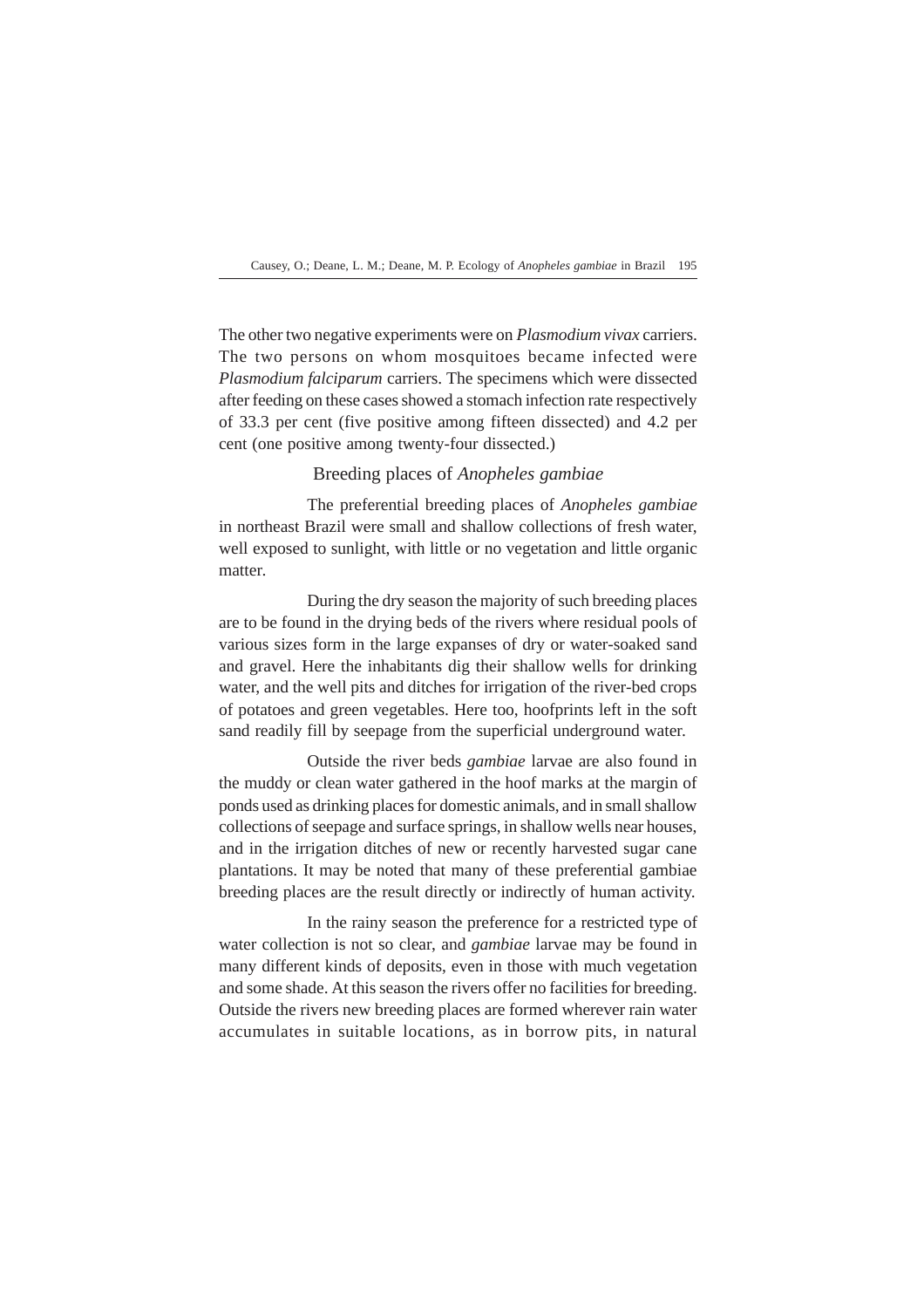depressions, in trails produced by the wheels of vehicles and in the depressions left by animal hoofs. Larvae were very rarely found in flowing streams, or in the main body of water of large reservoirs or lagoons. Their presence in such locations could usually be explained by transportation during flooding of their normal breeding places.

The distribution and character of potential breeding places for *Anopheles gambiae* were carefully studied in the Cumbe area. As many water collections as could be visited routinely by one laboratory assistant were marked, and observations made on permanence, physical features, salinity and presence or absence of *gambiae* larvae.

The sources of the permanent water collections around Cumbe consist principally in the springs and seepages near the base of the sand dunes on the south, east and northeast of the village. Broad ditches connect these seepages with numerous smaller and shallower ditches, which irrigate the sugar cane plantations and are in turn drained into the Jaguaribe river. During the greater part of the year these collections are unshaded and show little vegetation, but by the time the sugar cane attains maximum growth toward the end of the rainy season, shaded ditches have become numerous and algae and grass are found abundantly in some of them. In addition, there are about 40 large deep wells from which water for irrigation is taken by wind driven pumps, and several shallow wells or *cacimbas*. Besides these permanent collections are many temporary deposits formed only during the rainy season by accumulation of rain water in natural depressions and borrow pits. Isolated hoofprints and hoofprints around the margins of big ponds, account for innumerable temporary foci.

In Table 8 is shown the distribution of *Anopheles gambiae* larvae in Cumbe according to the type of water collection in which they were found during the period with free breeding and during the control campaign, and the evidence of eradication.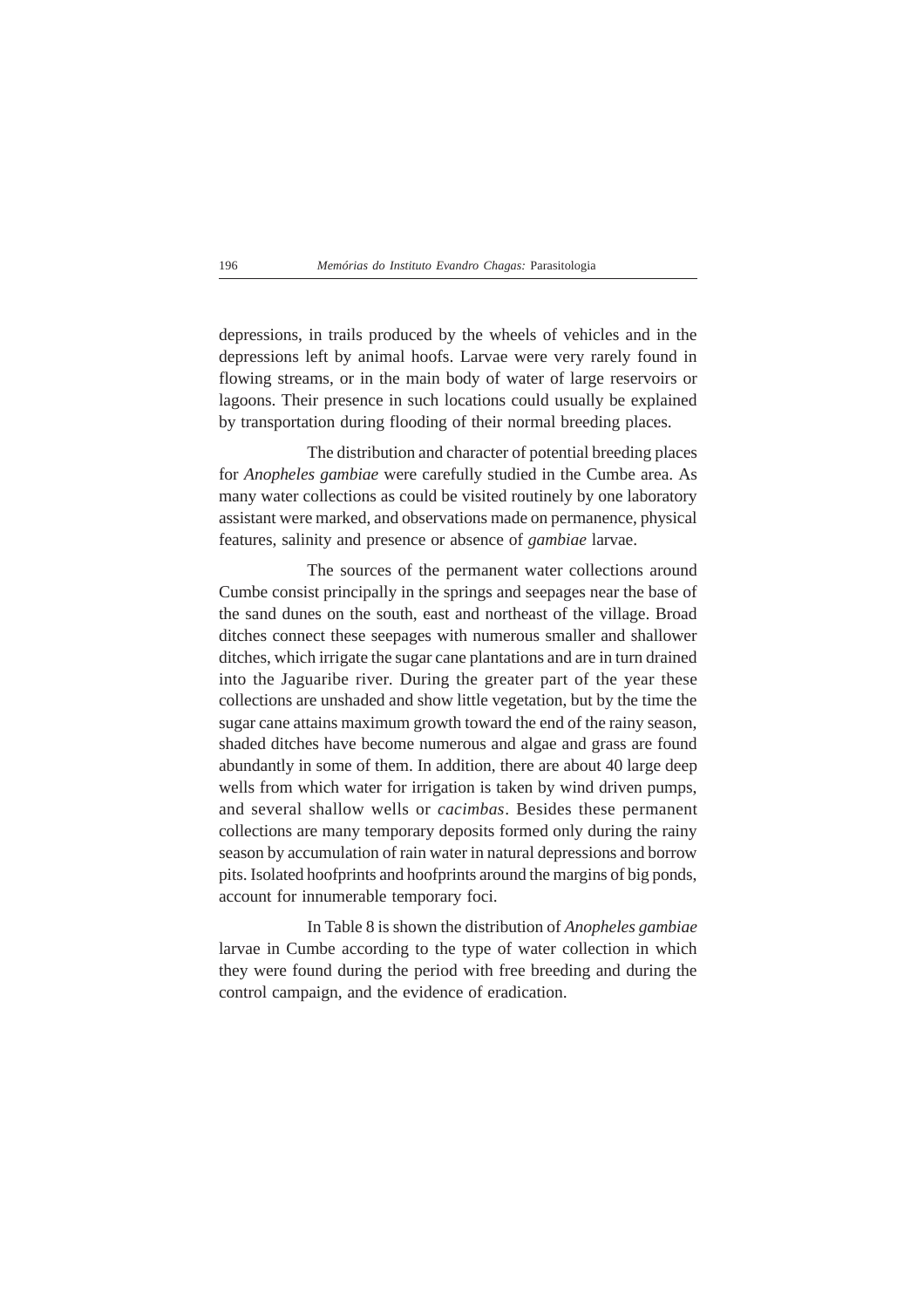The results of the monthly examination on potential and actual breeding places indicate that shallow wells were preferred by *Anopheles gambiae*, almost two thirds of the total examinations on them showing *gambiae* larvae. Only a few wells were included in this study but the findings here are in agreement with observations made in other experimental areas where shallow wells constituted the principal breeding places. The borrow pits were second with 39.2 per cent positives. The percentage of positive ponds was apparently high (16.7) but it must be explained that with one exception, *gambiae* larvae were not found in the large body of water constituting the pond, but only in the small depressions or hoofprints which abounded at the margins. The proportion of positive ditches in March and April was much smaller than in February due in part to the greater quantity of shade furnished by the growing sugar cane, but perhaps also to the fact that during the rainy season fishes gain access to these ditches. All examinations on deep wells were negative for *gambiae* larvae.

## Influence of vegetation and shade on *Anopheles gambiae* breeding

The various types of water collections were classified according to the amount and kind of vegetation at each monthly examination and the presence or absence of *gambiae* larvae. Although *gambiae* larvae were found in a greater proportion of collections with no visible vegetation, they were often discovered in collections with algae, especially in ditches, and borrow pits, and occasionally in temporary pools with grass. During the monthly surveys in Cumbe *gambiae* larvae were never found breeding in water with lilies and were found only once in an irrigation ditch covered with *Pistia*, although many ditches with this type of vegetation were examined. During the dry month of January water collections with no vegetation were found positive for *gambiae* larvae in a larger percentage of examinations than were collections showing some or much vegetation. With the advancing wet season, and increased *gambiae* breeding places, a large proportion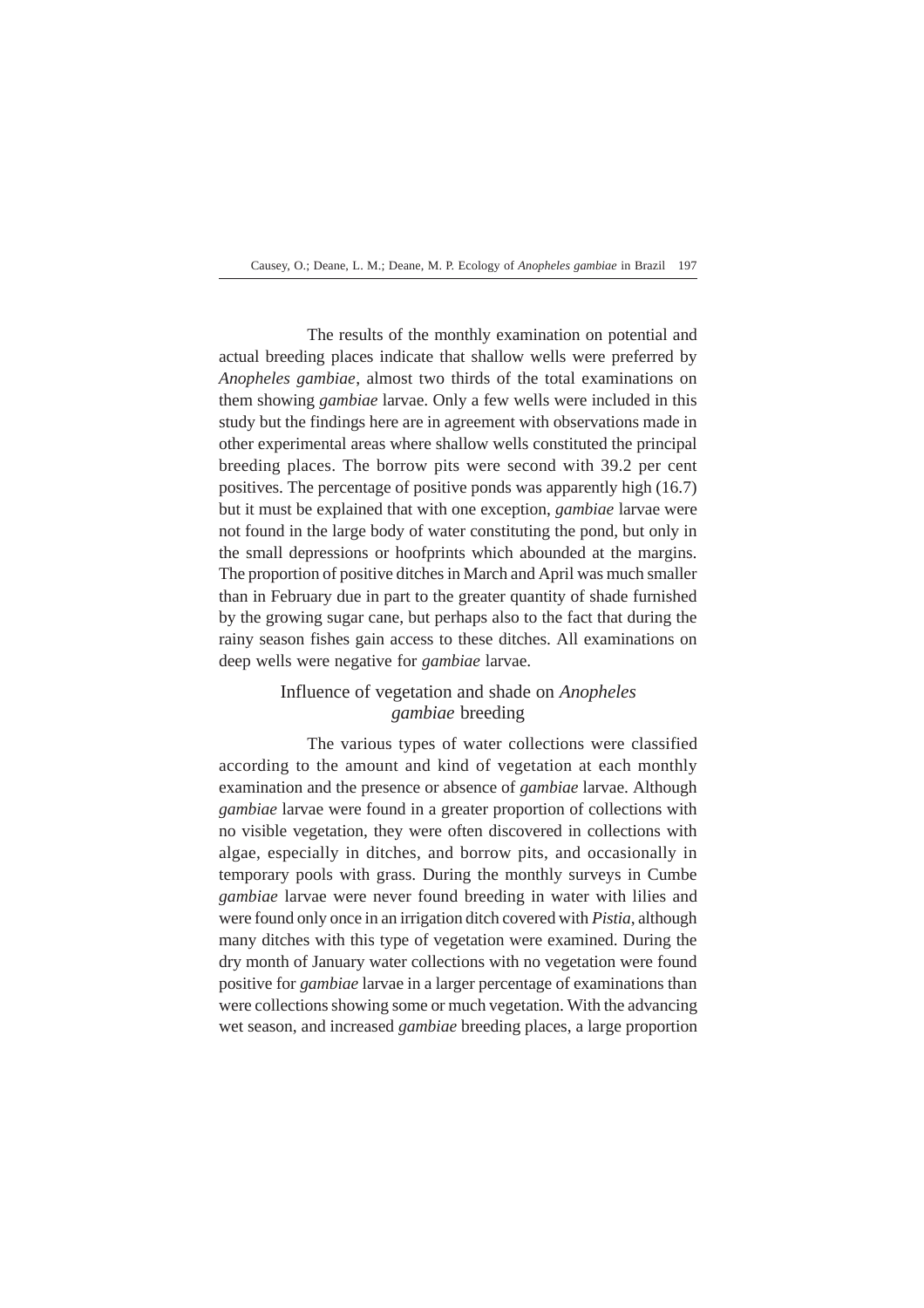of water accumulations with more or less vegetation harbored *gambiae* larvae. Nevertheless, considering the period as a whole, bodies of water without vegetation were found to furnish the preferred breeding places.

*Anopheles gambiae* larvae were rarely found in very shaded collections of water in Cumbe, although many of these were examined. A fair number of breeding places occurred however, among partially shaded water collections.

## Influence of salinity on *Anopheles gambiae* breeding places

The topography of Cumbe is such that all the water sources on the south, east and northeast are fresh throughout the year, while the deep and shallow wells in the northwest area are frequently brackish and may even be strongly salty at times. The Jaguaribe river borders Cumbe on this side and at high tide invades a portion of the area. The river water is distinctly salty during the dry season and the soil retains enough salt from these floodings to make brackish any collections of water in the locality. At the peak of the rainy season, however, in April and May, and sometimes as early as in March, dilution with rain may render the water fresh to the taste. The significance of this sequence of conditions on *Anopheles gambiae* breeding was emphasized by observations made in adjacent borrow pits in this area.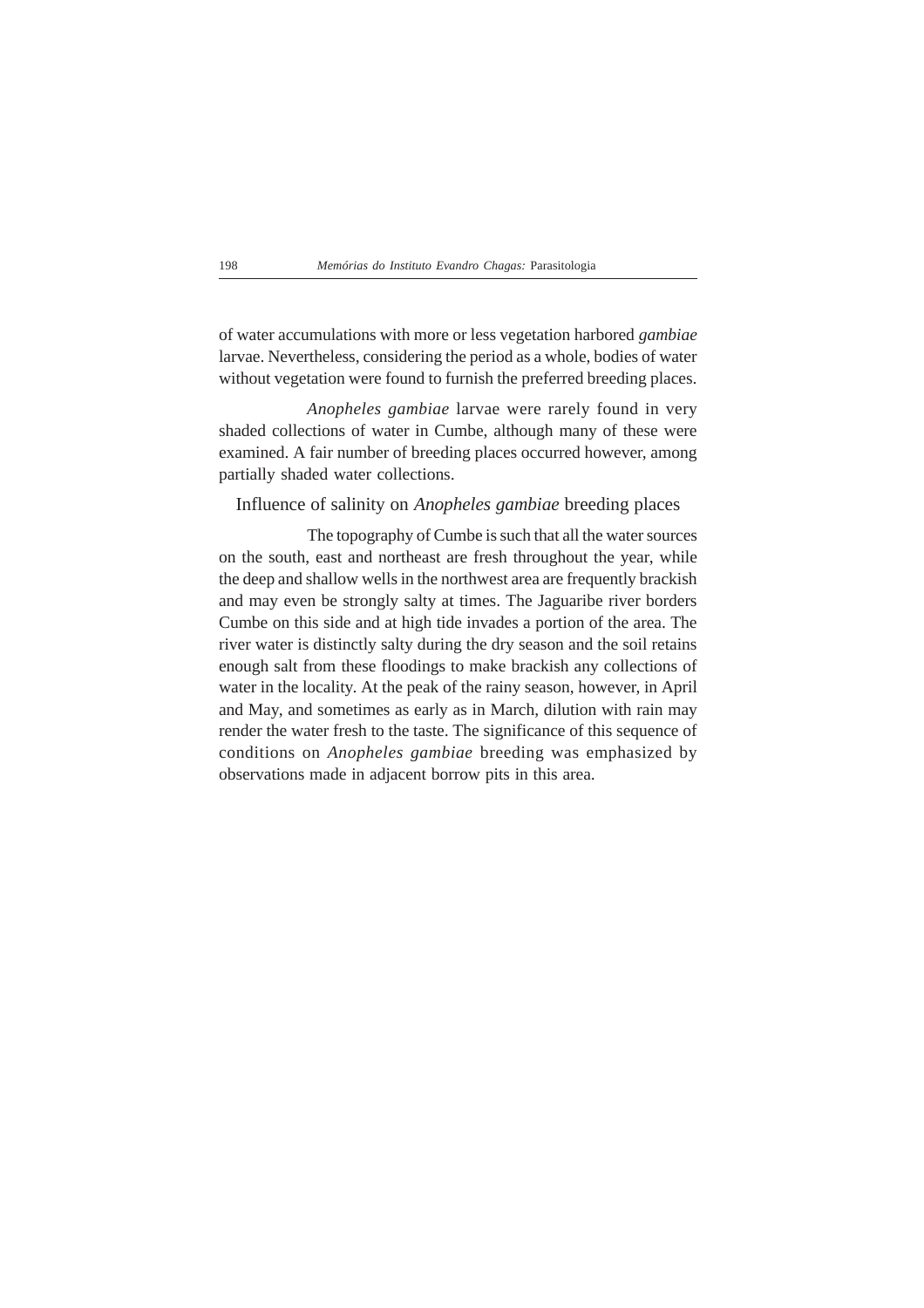| ини судат и судать со совершения и судать совершения и судать совершения совершения по совершения и судать совершения и совершения и совершения и совершения и совершения и совершения и совершения и совершения и совершения |                    |                            |                                               |                 |                            |                                        |                          |                            |                                        |
|-------------------------------------------------------------------------------------------------------------------------------------------------------------------------------------------------------------------------------|--------------------|----------------------------|-----------------------------------------------|-----------------|----------------------------|----------------------------------------|--------------------------|----------------------------|----------------------------------------|
| after (3) the eradication campaign in Cumbe                                                                                                                                                                                   |                    |                            |                                               |                 |                            |                                        |                          |                            |                                        |
|                                                                                                                                                                                                                               |                    |                            |                                               |                 |                            |                                        |                          |                            |                                        |
|                                                                                                                                                                                                                               |                    | January to April           |                                               |                 | May                        |                                        |                          | June to Deccember          |                                        |
| Water collections                                                                                                                                                                                                             | examined<br>Number | Positive<br>gambiae<br>for | positive Number<br>for<br>gambiae<br>Per cent | examined        | Positive<br>gambiae<br>for | positive<br>gambiae<br>Per cent<br>for | examined<br>Number       | Positive<br>gambiae<br>for | Per cent<br>gambiae<br>positive<br>for |
|                                                                                                                                                                                                                               |                    |                            |                                               |                 |                            |                                        |                          |                            |                                        |
| Isolated hoofprints                                                                                                                                                                                                           | $\delta$           |                            | $7.8$<br>20.2                                 | $\overline{6}$  |                            | 6.2                                    | $\overline{\mathcal{E}}$ |                            |                                        |
| Small temporary pools                                                                                                                                                                                                         | 89                 | $\frac{8}{18}$             |                                               | $\overline{17}$ |                            |                                        | 82                       |                            |                                        |
| Large temporary ponds                                                                                                                                                                                                         |                    |                            |                                               |                 |                            |                                        |                          |                            |                                        |
| (marginal hoofprints)*                                                                                                                                                                                                        | $\frac{4}{3}$      |                            |                                               |                 |                            |                                        |                          |                            |                                        |
| Borrow pits                                                                                                                                                                                                                   | 240                | 54                         |                                               |                 |                            | 4.5                                    | 106                      |                            |                                        |
| Irrigation ditches                                                                                                                                                                                                            | 2,019              | 59                         | $16.7$<br>$39.3$<br>$61.1$                    | 457             |                            | 0.2                                    | 3,361                    |                            |                                        |
| Shallow wells                                                                                                                                                                                                                 | 36                 | 22                         |                                               | 16              |                            |                                        | $\varphi$                |                            |                                        |
| Deep wells                                                                                                                                                                                                                    | 56                 |                            |                                               |                 |                            |                                        | 82                       |                            |                                        |

Table  $8 -$  Water collections examined monthly for Anopheles gambiae larvae before (1), during (2), and Table 8 – Water collections examined monthly for *Anopheles gambiae* larvae before (1), during (2), and

|  |  |  | Causey, O.; Deane, L. M.; Deane, M. P. Ecology of Anopheles gambiae in Brazil 199 |  |
|--|--|--|-----------------------------------------------------------------------------------|--|
|  |  |  |                                                                                   |  |

 $\circ$ 

 $\overline{0}$ 

3,712

 $1.3$ 

 $\overline{8}$ 

635

 $8.0$ 

204

2,554

Deep wells Total \* With one exception Anopheles gambiae larvae were never found in the pond proper but only in marginal hoofprints. larvae were never found in the pond proper but only in marginal hoofprints. *\** With one exception *Anopheles gambiae*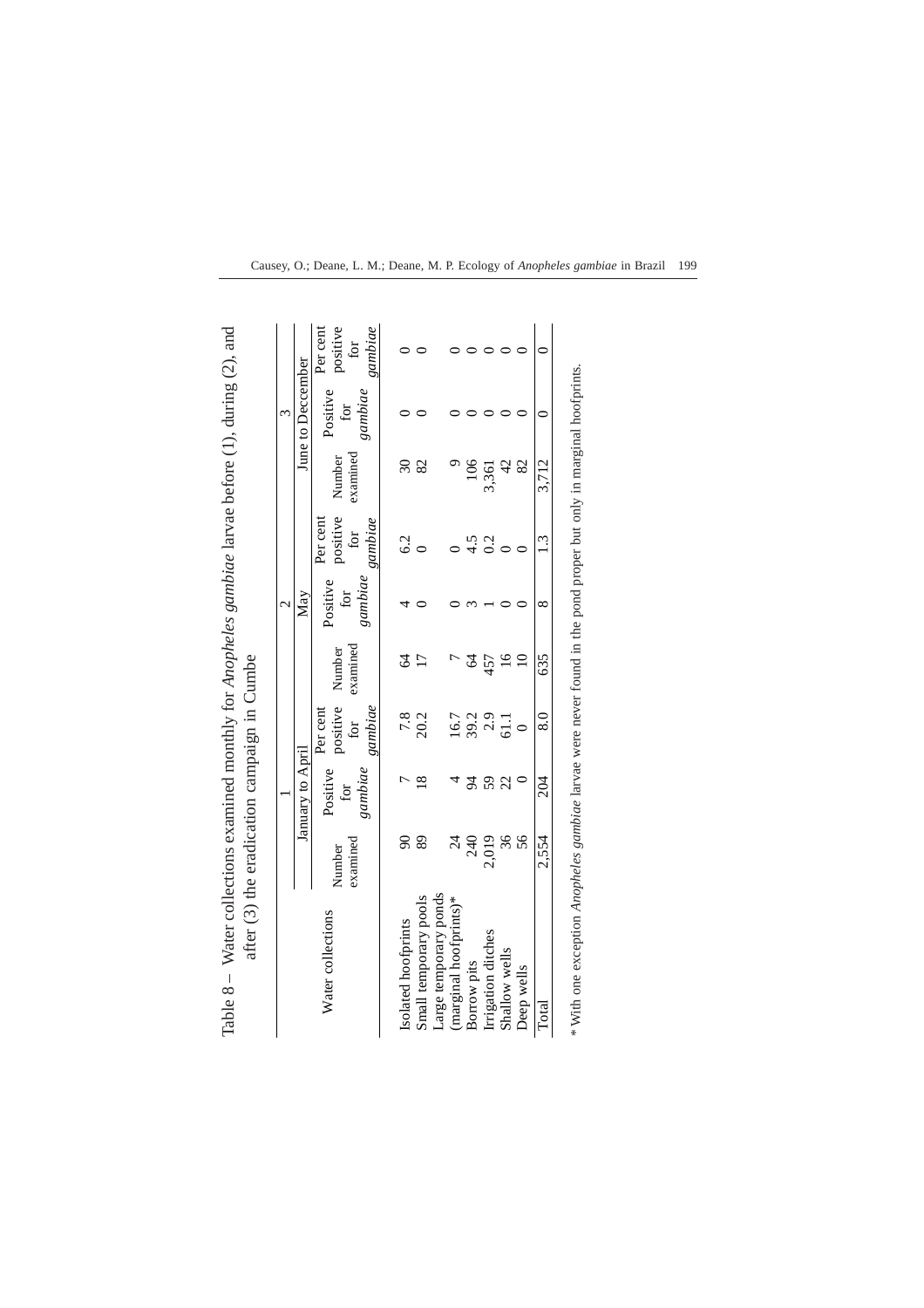On February 7 a borrow pit that had been excavated on February 2 was examined in the northwest section of Cumbe. It measured about 2 meters in diameter, was proportionally shallow, and completely exposed to sunlight. It contained fresh water, and first and second stage *gambiae* larvae. On February 16 this breeding place was again found positive for *gambiae.* On the same day another borrow pit about one meter distant was also examined. This second collection was likewise fully exposed to the sun but was deeper and narrower and contained brackish water and no *gambiae* larvae. Apparently this borrow pit had been dug deep enough for entrance of the salty underground water. On March 3 the pit was again examined and many *gambiae* larvae were found. The water now proved to be fresh from dilution with the heavy rains that had fallen several days previously. On March 27 and on April 23 *gambiae* larvae were also found in both borrow pits, and the water from both was fresh to the taste.

The influence of salinity on development of *Anopheles gambiae* was further tested in four experimental shallow holes in Cumbe. These were made about 50 cm. in diameter at the upper surface and 50 cm. deep. Hole A was dug in land where the underground water is fresh, and the earth contains organic matter. Hole B was dug nearer the margin of the river, in a place which is invaded by salt water from the river during the high tides, and where the underground water has a salty taste. Later two other holes C and D were constructed in the region near B. All holes were immediately protected by screened cages. Sodium chloride content of the water taken from each was measured and a counted number of *gambiae* eggs from wild females was deposited on the water. In hole A, containing fresh water the eggs hatched and many of the larvae developed into adults. The eggs deposited in the other holes, which contained amounts of salt ranging from 3.1 to 7.4 per cent all failed to develop. Holes C and D were restocked with eggs on several successive days but the salt concentrations of 3.3 and 3.1 per cent respectively, inhibited all development.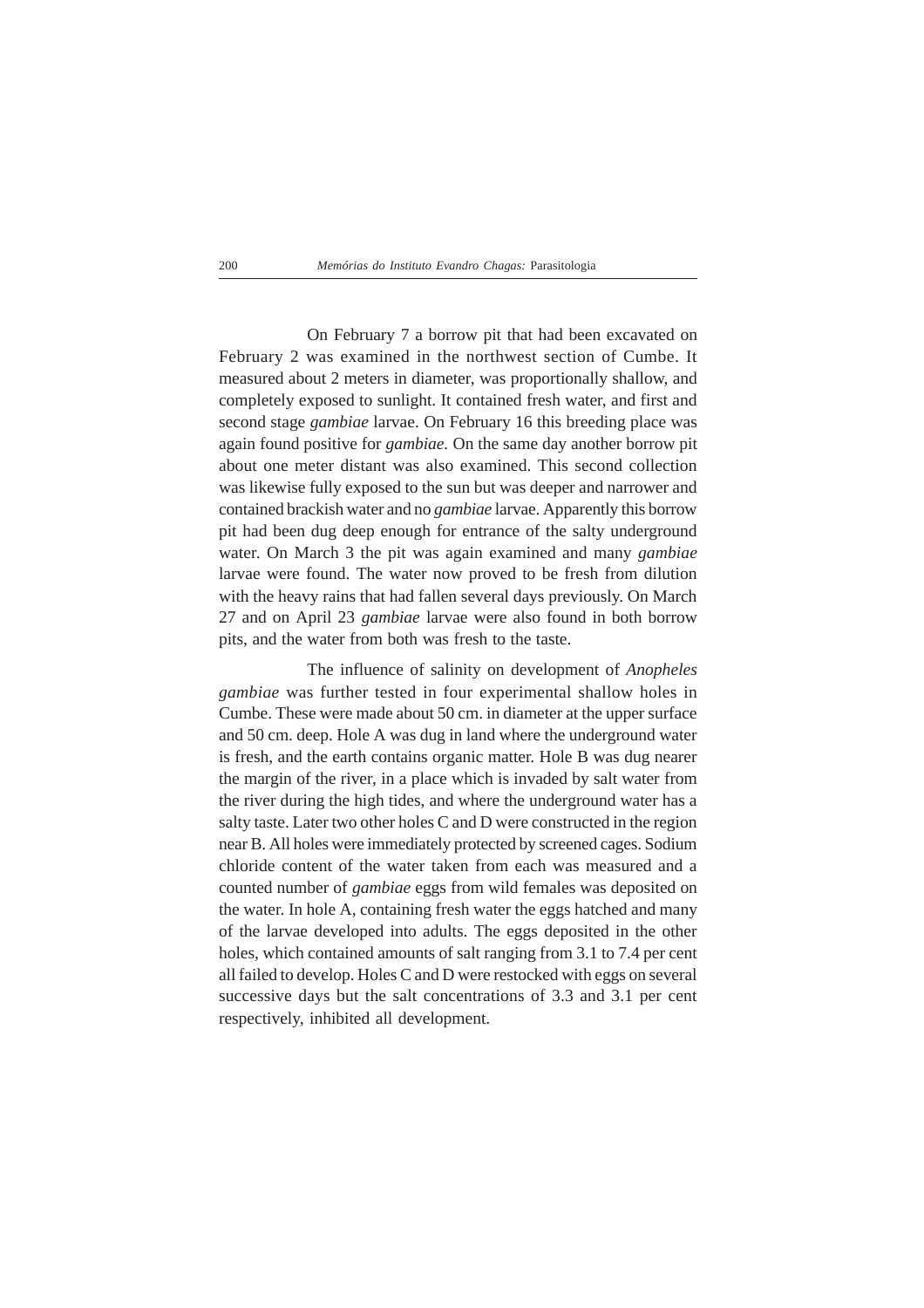Laboratory experiments on the breeding of *Anopheles gambiae* in saline solutions.

Preliminary tests were made using eggs laid by wild females placed in batches of 200 on 1, 2, 5 and 10 per cent solutions of sodium chloride, and on fresh water for control of viability. The solutions were kept in white enamel bowls with a thin layer of sand at the bottom. Many larvae hatched in the control and some also in the 1 and 2 per cent solutions, very few in the 5 per cent solution and none in the 10 per cent solution. None of the larvae in saline solutions reached the second stage, while 32 adults were reared in the fresh water control. It appeared that salt concentrations greater than 2 per cent were rapidly lethal.

A number of experiments were made in which the salt was dissolved in the following concentrations: 0.25, 0.50, 0.75, 1, 1.25, 1.50, 1.75, and 2 per cent. A thin layer of sand was placed on the bottom of large glass dishes on which the level of the contained solutions was recorded with a wax pencil, and to which daily additions of fresh water were made to maintain the original concentrations. A group of 100 eggs was placed in each dish. The larvae were fed daily with minced toasted bread. A total of three or four experiments was made at each concentration. Salt concentrations of 0.25 and 0.50 per cent seemed to have little if any detrimental effect on the hatching of eggs, or the development of larvae to the adult stage. In some instances there appeared to be an acceleration of larval growth at 0.25 per cent. At 0.75 and 1 per cent there were marked reductions in the number of adults emerging, although the percentage of larvae hatched was effected but little. No adults emerged in concentrations greater than 1 per cent while the percentage of larvae hatched fell gradually with increasing concentrations up to and including 2 per cent.

Oviposition on saline solutions by *Anopheles gambiae*

The preferential use of fresh water for oviposition by *gambiae* females was shown in a series of laboratory tests. Petri dishes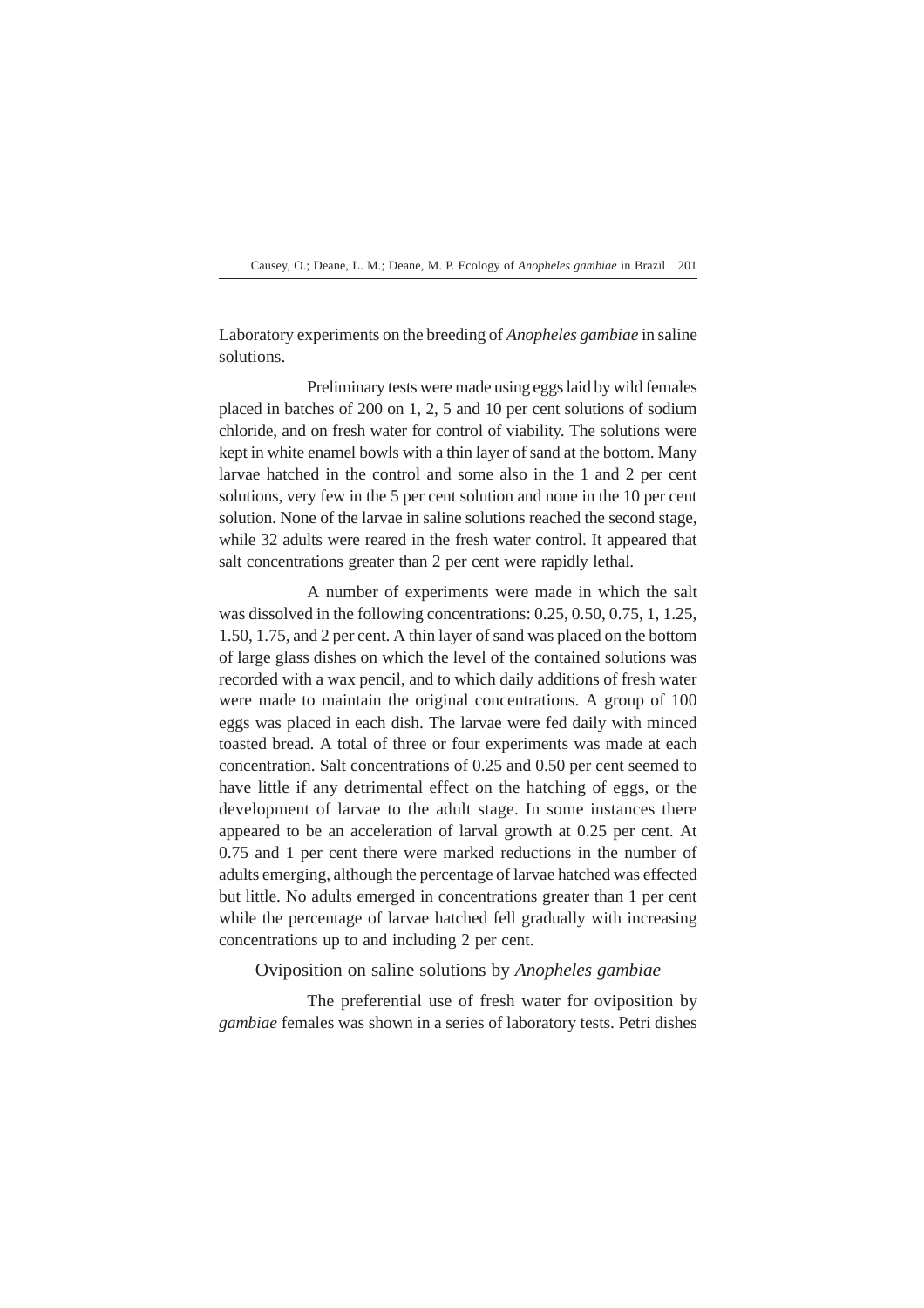containing cotton and filter paper moistened with distilled water and concentrations of 1, 2, 5 and 10 per cent sodium chloride were placed in each cage with a group of gravid *gambiae* females from Cumbe. The number of eggs oviposited in each solution and their appearance, were recorded on the following day. In a series of twelve experiments 15,033 eggs were oviposited, about 53 per cent of which were deposited on fresh water, and another 33 per cent on the one per cent saline solution. Of these less than 0.4 per cent remained white. At the time of oviposition mosquito eggs are white in color but become black within the first hour, unless arrested in development by some injurious agent. That these white eggs which failed to turn black represent permanently damaged eggs was demonstrated by washing and resuspending them on fresh water. No larvae were ever produced from the permanently white eggs. More than 90 per cent of the 1,207 eggs oviposited on 2 per cent saline remained white, while 98 per cent of the 863 on the 5 and 10 per cent saline solutions remained white. It should be noted that the mosquitoes in each cage had free choice among five Petri dishes for oviposition but that in addition to salinity there were other factors which might influence the ultimate selection of place, such as the position of the dishes in the cages and the number of mosquitoes per cage. Variable numbers of gravid females according to availability at the moment, were used and that some of the cages were undoubtedly overcrowded, was evident when the data were summarized and analyzed. Nevertheless the results appeared clearcut in demonstrating the preference of the gravid females for oviposition on fresh or only slightly brackish water, and the lethal effect of brackish or salt water on *gambiae* eggs.

## Survival of *Anopheles gambiae* in the dry season

It might appear to the casual observer that *Anopheles gambiae*, in common with other Anophelines, would find breeding conditions untenable during the dry season in northeast Brazil. However the type of breeding places normally selected by *Anopheles gambiae,*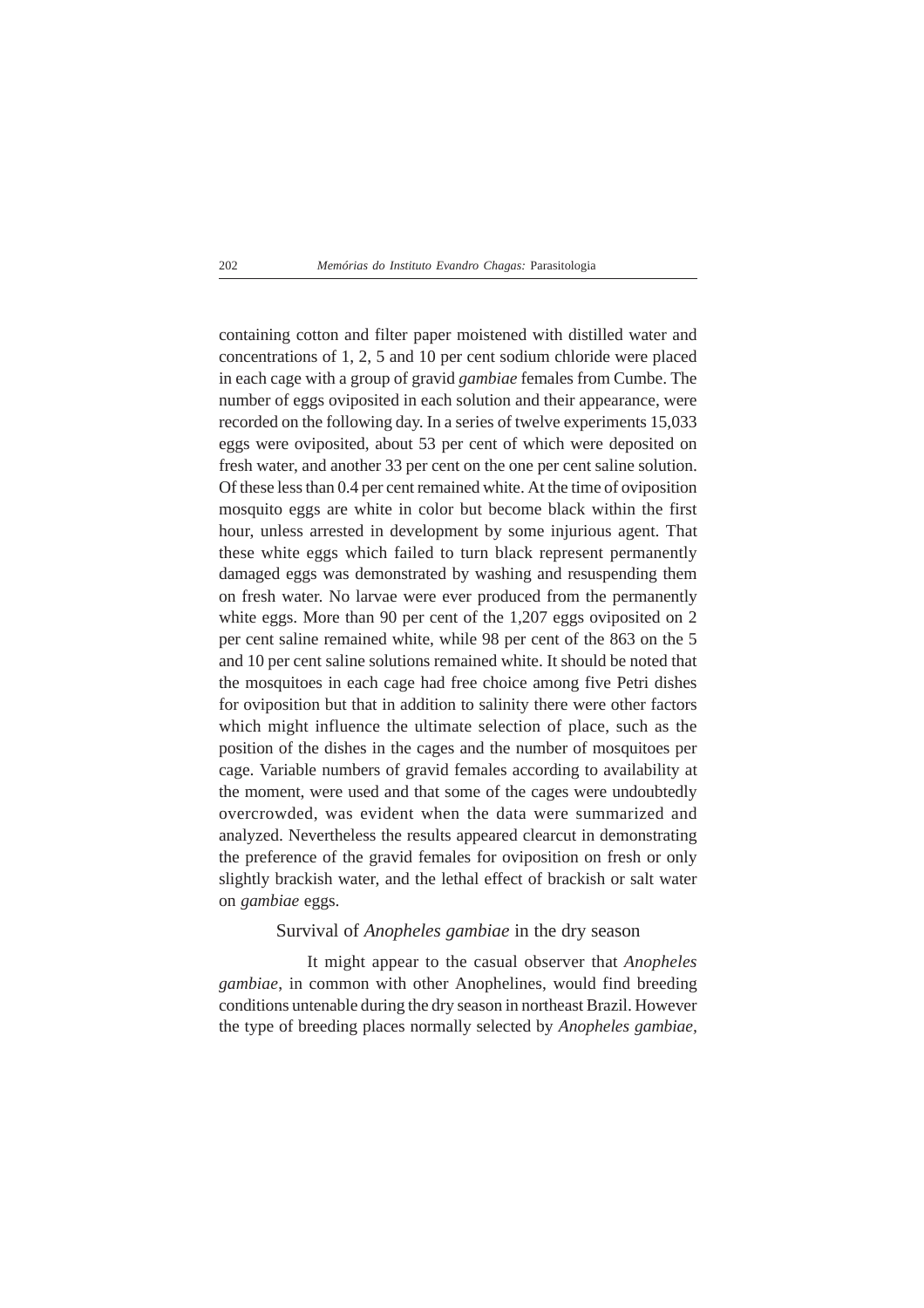and the close association of this mosquito with human habitation are biological characteristics of the species which insured adequate breeding throughout the year. The shallow wells dug for drinking water, usually in close proximity to houses, were the preferred water collections for oviposition. The manner of construction of these wells is dependent upon the depth to the water table. When the water is near the surface only small holes are made, but when the level is low the top of the well is wide with an excavated walk leading down to the water. In both cases the water is fully exposed to the direct rays of the sun for several hours each day and usually free of surface vegetation. In deep wells with straight sides, *Anopheles gambiae* was never found.

The shallow wells and furrows made for irrigation purposes in the drying river beds, and the excavated holes and hoofprints, filled by seepage from the high underground water table in these same areas, were other dry season foci. During the rainy season the shallow temporary pools, ditches, and animal tracks containing fresh water without vegetation, become innumerable, and *gambiae* breeding likewise multiplied.

That these conditions were highly favorable for *Anopheles gambiae* was attested by the rapid spread of this mosquito up the Jaguaribe River valley in numbers sufficient to produce one of the most severe epidemics of malaria ever recorded.

It is apparent to those familiar with the terrain and with the biology of the mosquito that the eradication of *Anopheles gambiae* from Brazil was not due primarily to unfavorable conditions in the country but rather to an extensive and ably conducted program aimed at both the larvae and adults of the species. Moreover the fact that the major success was achieved against *gambiae* during the rainy season of a very wet year when breeding was abundant and extensive, affords excellent proof of the efficiency of the control measures.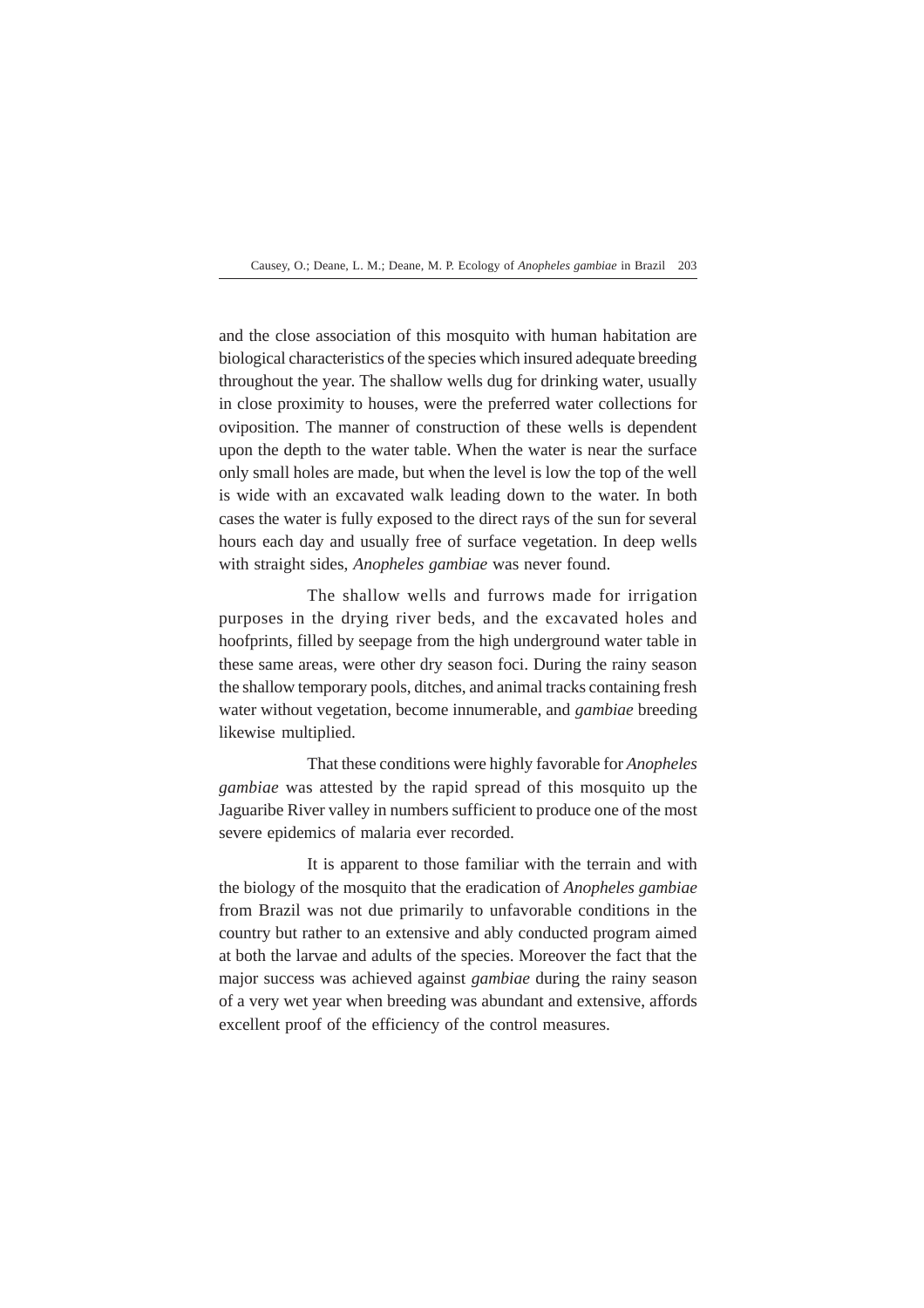## *Anopheles gambiae* in Cumbe

*Anopheles gambiae* was known to have been prevalent in Cumbe during the malaria epidemic of 1939 and to have continued unrestricted breeding after September 1939 when all control measures were suspended to allow the area to return to natural conditions before investigations were commenced in 1940. The character and situation of the water collections in the area made ideal conditions for the permanent maintenance of *gambiae.* Here breeding continued at an increasing rate while other areas were being rapidly cleaned, and ceased only after control measures were instituted by the control service of the Malaria Service of the Northeast, in May 1940.

In January 1940 regular inspection and capture of larvae and adults were commenced in Cumbe as a part of the laboratory study of an isolated malarious community. The population consisted of an average of 291 persons residing in 57 to 60 houses dispersed over an area of 1.6 square kilometers. Every house in the area was visited about six times a month. A rough index of *gambiae* mosquito density was arrived at by recording the average number of adults captured per round of visits each month, and the number of houses found to harbor them. A representative portion of the water collections in the area was inspected each month (Table 8). An index of the prevalence of *Anopheles gambiae* breeding was determined by the percentage of water collections examined which were found with *gambiae* larvae. The results of the year's observations on adults and larvae are summarized in Table 9.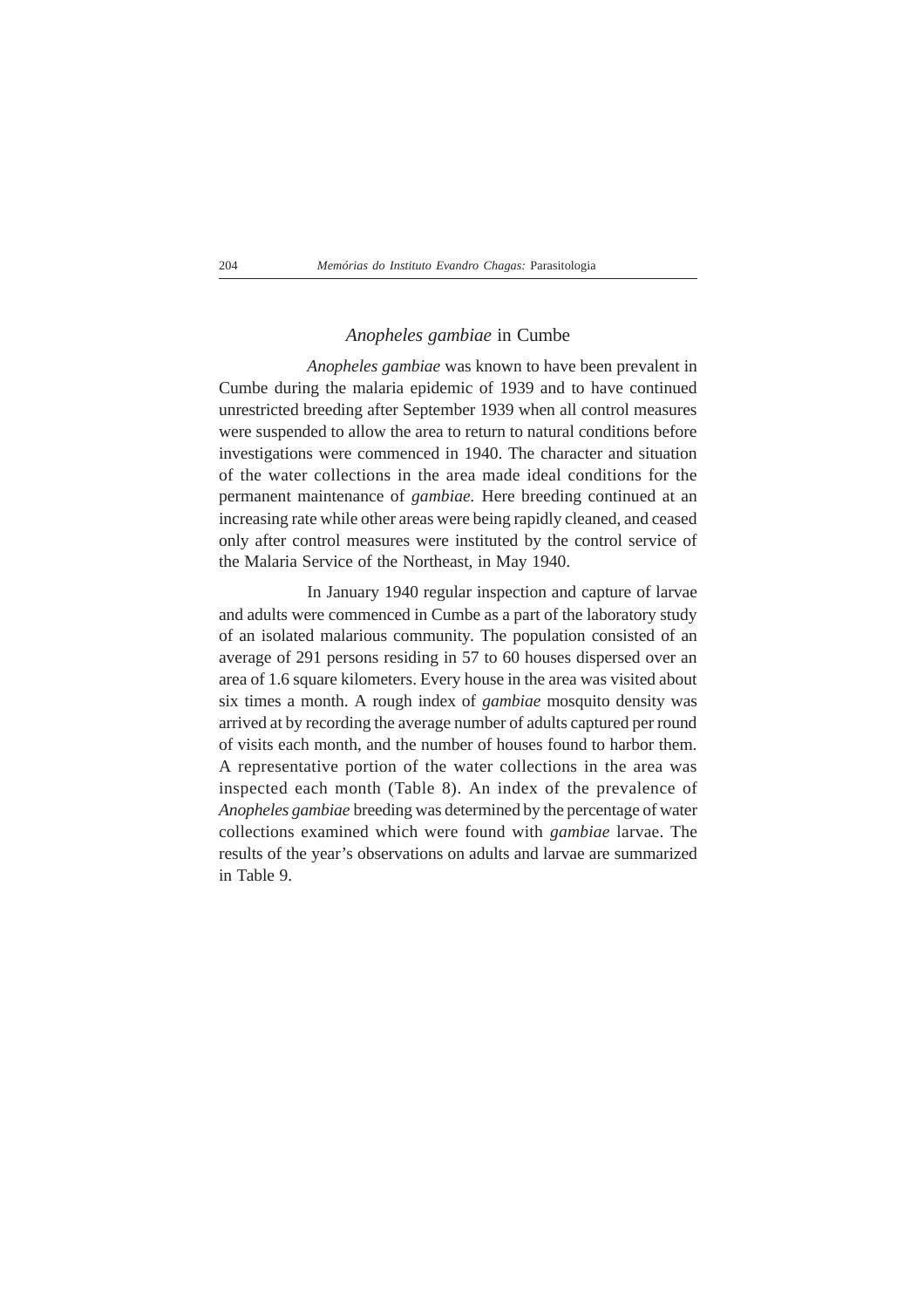|               |                        |                                          |                     |                    |                    |                              | Anopheles gambiae          |                            |                                    |                                                                                   |
|---------------|------------------------|------------------------------------------|---------------------|--------------------|--------------------|------------------------------|----------------------------|----------------------------|------------------------------------|-----------------------------------------------------------------------------------|
|               |                        |                                          | $s$ iisi $\Lambda$  |                    | Adults             |                              |                            | Larvae                     |                                    | Rain-                                                                             |
| Period        | <b>quo<sub>N</sub></b> | $\delta \delta \epsilon$                 |                     | examined<br>Houses | Houses<br>positive | Average gambiae<br>per cycle | Water deposits<br>examined | Water deposits<br>positive | positive<br>Per cent               | fall                                                                              |
|               |                        |                                          |                     |                    |                    |                              |                            |                            |                                    | mn                                                                                |
| <b>Before</b> | Jan.                   |                                          | N                   |                    |                    | 237                          |                            |                            | $-1$                               | 86.5                                                                              |
|               | Feb.                   | $25-31$<br>7-27                          |                     | 5888               | 4355               |                              | <b>7883467</b>             | 28222                      |                                    |                                                                                   |
|               | Mar.                   |                                          | $\circ \circ \circ$ |                    |                    |                              |                            |                            |                                    |                                                                                   |
|               | Apr.                   | $4 - 27$<br>1-19                         |                     |                    |                    | 458725                       |                            |                            | $13.7$<br>$0.3$<br>$10.7$<br>$8.0$ | $\frac{4}{2}$<br>$\frac{3}{2}$<br>$\frac{3}{4}$<br>$\frac{3}{8}$<br>$\frac{3}{8}$ |
|               | Jan.-Apr               |                                          |                     |                    |                    |                              | 2,554                      |                            |                                    |                                                                                   |
| During        | May                    | $6-8$                                    |                     | 59                 | 35                 |                              |                            |                            |                                    |                                                                                   |
|               |                        | $9 - 11$                                 |                     |                    | $\overline{16}$    |                              |                            |                            |                                    |                                                                                   |
|               |                        | $13-15$<br>$16-18$<br>$20-22$<br>$23-25$ |                     | 88888              | $\overline{15}$    | 84                           | 635                        | $\infty$                   | 1.3                                | 260.4                                                                             |
|               |                        |                                          |                     |                    |                    |                              |                            |                            |                                    |                                                                                   |
|               |                        |                                          |                     |                    | $\mathcal{L}$      |                              |                            |                            |                                    |                                                                                   |
|               |                        |                                          |                     |                    |                    | $\sim$                       |                            |                            |                                    |                                                                                   |
| After         | June                   |                                          |                     | $\mbox{6}$         |                    |                              | 695                        |                            |                                    | 98.2                                                                              |
|               |                        |                                          |                     | 888888             |                    |                              |                            |                            |                                    |                                                                                   |
|               |                        |                                          |                     |                    | っ                  |                              |                            |                            | $\circ$                            |                                                                                   |
|               |                        |                                          |                     |                    | っ                  | $\circ$                      |                            |                            | $\circ$                            | $44 u + 4 u$<br>$4 u + 4 u$                                                       |
|               | July<br>Aug.<br>Oct.   |                                          |                     |                    | ≏                  | $\circ$                      | $\frac{488}{38847}$        |                            |                                    |                                                                                   |
|               | Nον.                   |                                          | $\circ$             |                    | $\circ$            | $\circ$                      | 452                        | $\circ$                    |                                    |                                                                                   |
|               | Dec.                   |                                          | $\circ$             |                    | $\circ$            | $\circ$                      | 546<br>3,712               | $\circ$                    | $\circ \circ \circ$                | 15.9                                                                              |
|               | June-<br>Dec.          |                                          |                     |                    |                    |                              |                            |                            |                                    |                                                                                   |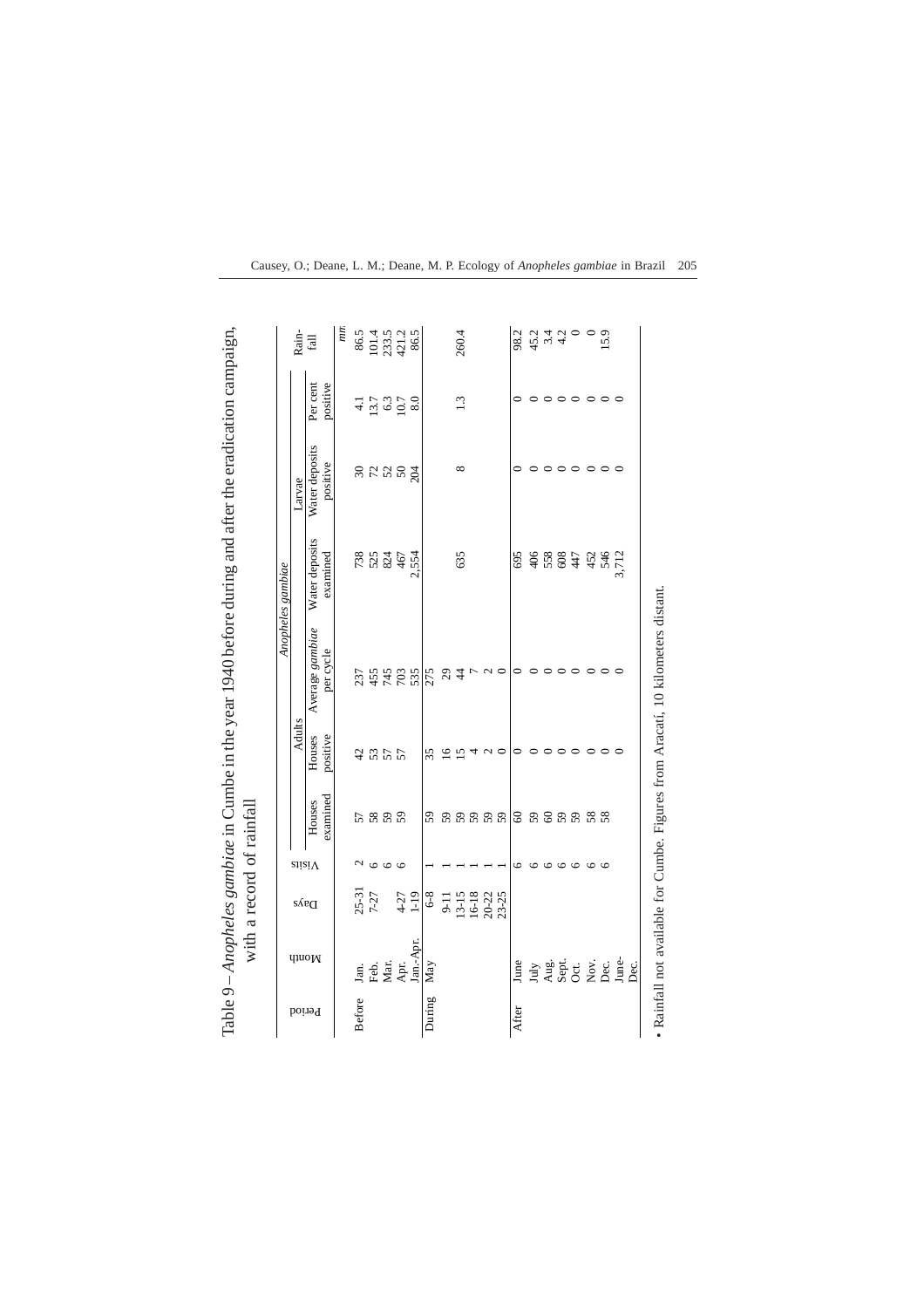During the four months before eradication measures were begun the average number of *gambiae* captured per cycle was 535, with an average of 703 for April, the month in which control was initiated. An average of 8 per cent of the water collections examined were found to harbor *gambiae* larvae, and in April 10.7 per cent. The figures show that *Anopheles gambiae* was reproducing at a high rate and under suitable conditions at the time control measures were begun. During the period of intensive eradication measures in May there was progressive reduction in the number of mosquitoes captured and a marked reduction in the number of water collections shown to harbor larvae. In June and the six months following, no *Anopheles gambiae* specimens, either adults or larvae, were discovered. This rapid reduction and elimination of the *gambiae* population during May becomes more significant when it is noted that it was accomplished in the period following the peak of rainfall for the year, at which time one might normally expect the maximum mosquito population. lt was a vivid demonstration of the rapid results to be obtained by the combined attack on larvae with Paris green and on adults with Pyrocide as used by the Malaria Service of the Northeast (Soper and Wilson 1943)

## SUMMARY

Several colonies of *Anopheles* gambiae were established in the laboratory. Egg production by colony bred females was considerably less than that of wild females, the former averaging 94 and the latter 192 eggs per batch. Oviposition occurred throughout the night but most frequently during the hours before midnight. No difference was observed in the hatching rate of eggs from wild and laboratory bred females. In a series of experiments in the laboratory involving more than 13,000 eggs the duration of the period between oviposition and pupation varied between seven and 27 days. When kept under favorable conditions larvae were brought through to pupation in four days and 22 hours. The shortest pupal stage observed was 19 hours.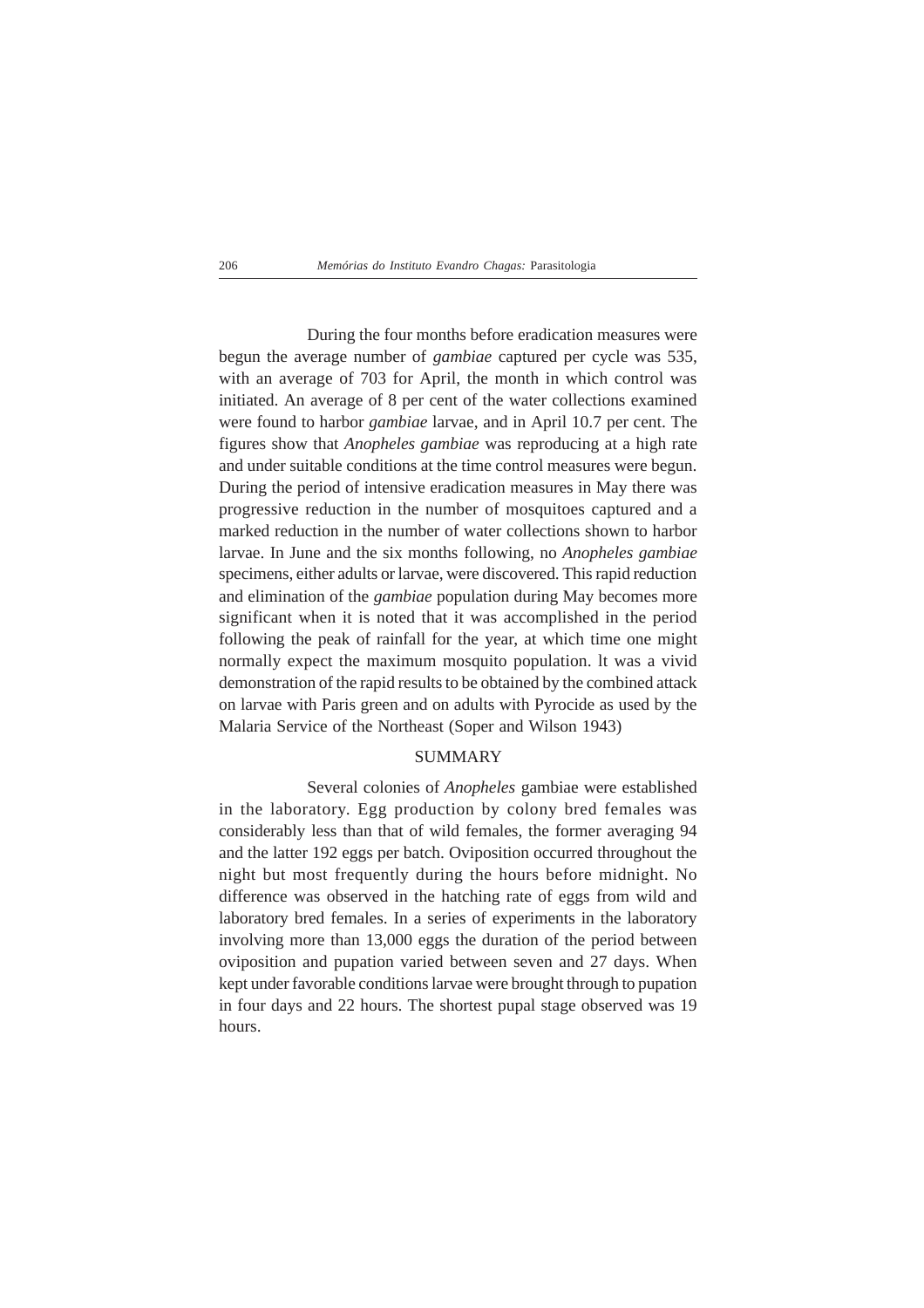*Anopheles gambiae* was shown to be highly domestic by the fact of its presence in occupied houses and rooms used as sleeping quarters, and by its relative absence from unoccupied houses and rooms not slept in by man. A direct correlation was demonstrated between the number of *Anopheles gambiae* discovered and the darkness of any given room.

Migration from houses situated in a moist region was less than from houses in a hot dry region. In the former, however, more than four-fifths of the mosquito population in any given house changed within 24 hours after observations were begun.

Experiments using both man and animal bait inside and outside of houses revealed that *Anopheles gambiae* feeds only inside houses and that man constitutes the preferred host.

Dissections on the three species of *Anopheles* prevalent in the experimental areas showed *Anopheles gambiae* to be the principal vector of malaria with an infection rate of 5.6 per cent as compared with rates of 1.5 and 0 for a species of the *tarsimaculatus* series and *Anopheles albitarsis* respectively. The gametocyte rate of the human population varied between 9.3 per cent and 20.9 per cent, during the period when dissections were made.

Sixty-six laboratory bred *Anopheles gambiae* dissected after feeding on five human gametocyte carriers showed an infection rate of 9.1 per cent. Mosquitoes fed on three of the carriers failed to show oocysts while the stomach infection rate of specimens fed on the other two cases were 33.3 and 4.2 per cent.

Preferred breeding places of *Anopheles gambiae* were found to be small collections of fresh water, comparatively free of vegetation, fully exposed to the sun, and usually near human habitation. Such collections were available in northeast Brazil throughout the year.